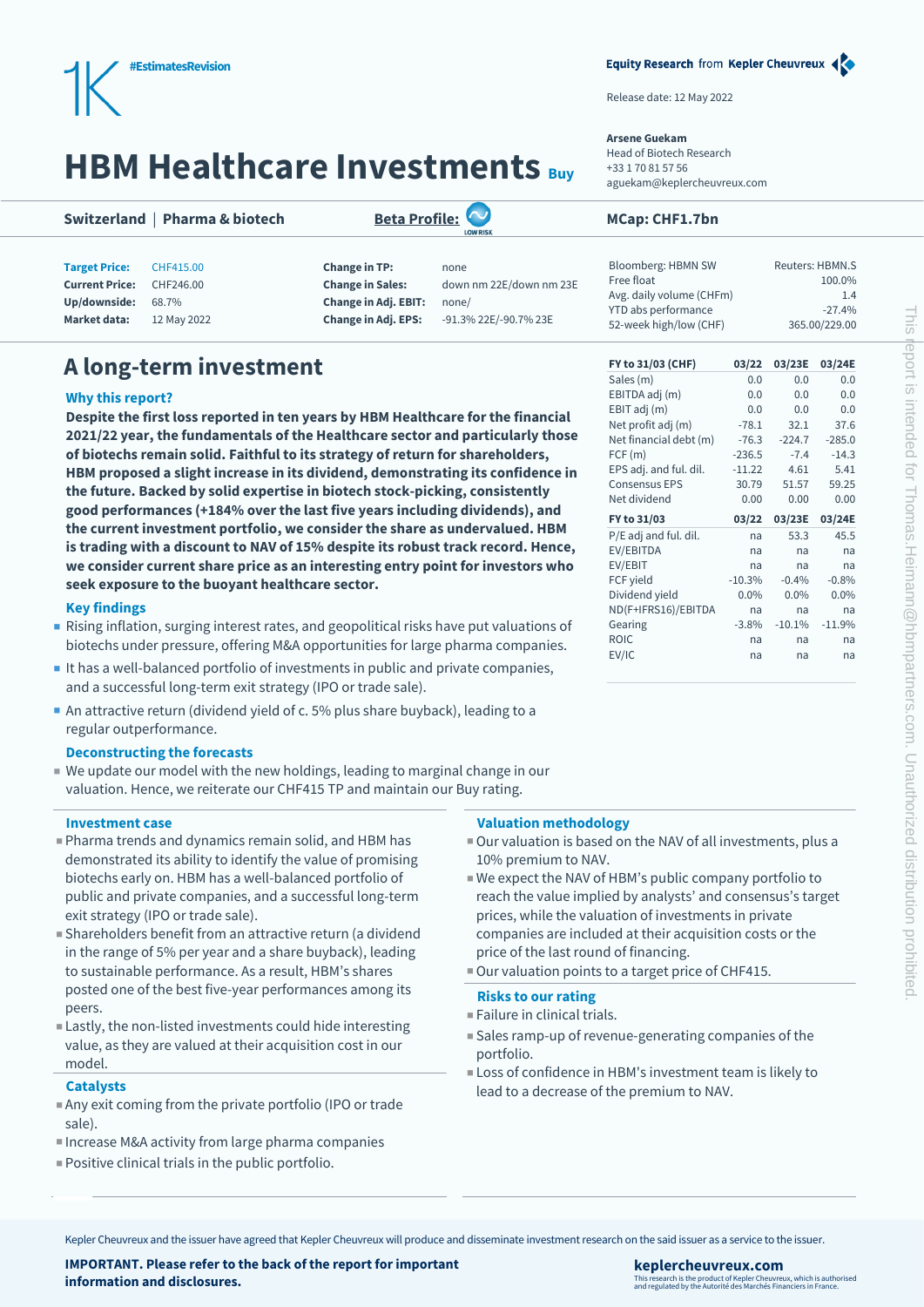## **Challenging market in 2021/22…**

Following a ten-year cumulative increase in value (+550%) and a record net gain of CHF756.3m last year, HBM Healthcare reported a net loss of CHF78.1m for the 2021/22 financial year. The NAV per share and share price also dropped by 3.6% and 13.2% respectively, cancelling the previous premium to NAV.

During this financial year, HBM has not been spared by the downwards trend of the biotech sector triggered by an environment disrupted by economics and geopolitical uncertainties (rising inflation, interest rates surge, geopolitical risks, etc.). However, the current valuation represents an interesting entry point for a medium-term investment in a biotech fund that regularly outperforms.

## **Declining market valuations**

During the 2021/22 financial year, the market environment was more difficult for biotech than the whole healthcare sector (MSCI Healthcare Index). However, this year HBM's NAV fell by 3.6% while the share price declined by -13.2%. In the period, the Nasdaq Biotech index posted a performance of -11.6% and only -2.8% for the MSCI Healthcare Index.

### **Chart 1: Comparative performance**



Beyond this contrasting performance for the sector, there were also some discrepancies in the performances of biotech companies in HBM Healthcare's portfolio. Mature companies better resisted than earlier-stage companies.

## **Focus on the investment strategy**

HBM Healthcare focuses on investments in small-cap companies with innovative platforms and original drug candidates. It is a long-only investor that prefers to invest after companies have successfully achieved their "proof of concept". After HBM's investment team carries out a rigorous due diligence on a company, subsequent rounds of financing are possible if it sees further valuecreation potential.

### **Privilege investment in private companies**

Reaping the hidden value from early investments in promising private companies upon exiting has proven to be a successful investment strategy for HBM Healthcare, paving the way for a strong return on investment.

In the 2021/22 financial year, HBM Healthcare pursued its strategy of favouring investment in private companies. Thus, the fund invested CHF162m in private companies, including CHF93m in 11 new private companies and CHF69 invested in existing private companies as a follow-on.

Among these investments, we can underline the USD20m investment commitment in Upstream Bio, a US company developing an antibody to treat severe asthma, or the CHF17m invested in Numab Therapeutics, a Swiss company that is developing a new class of powerful therapeutics for the treatment of severe diseases such as chronic inflammation and cancer.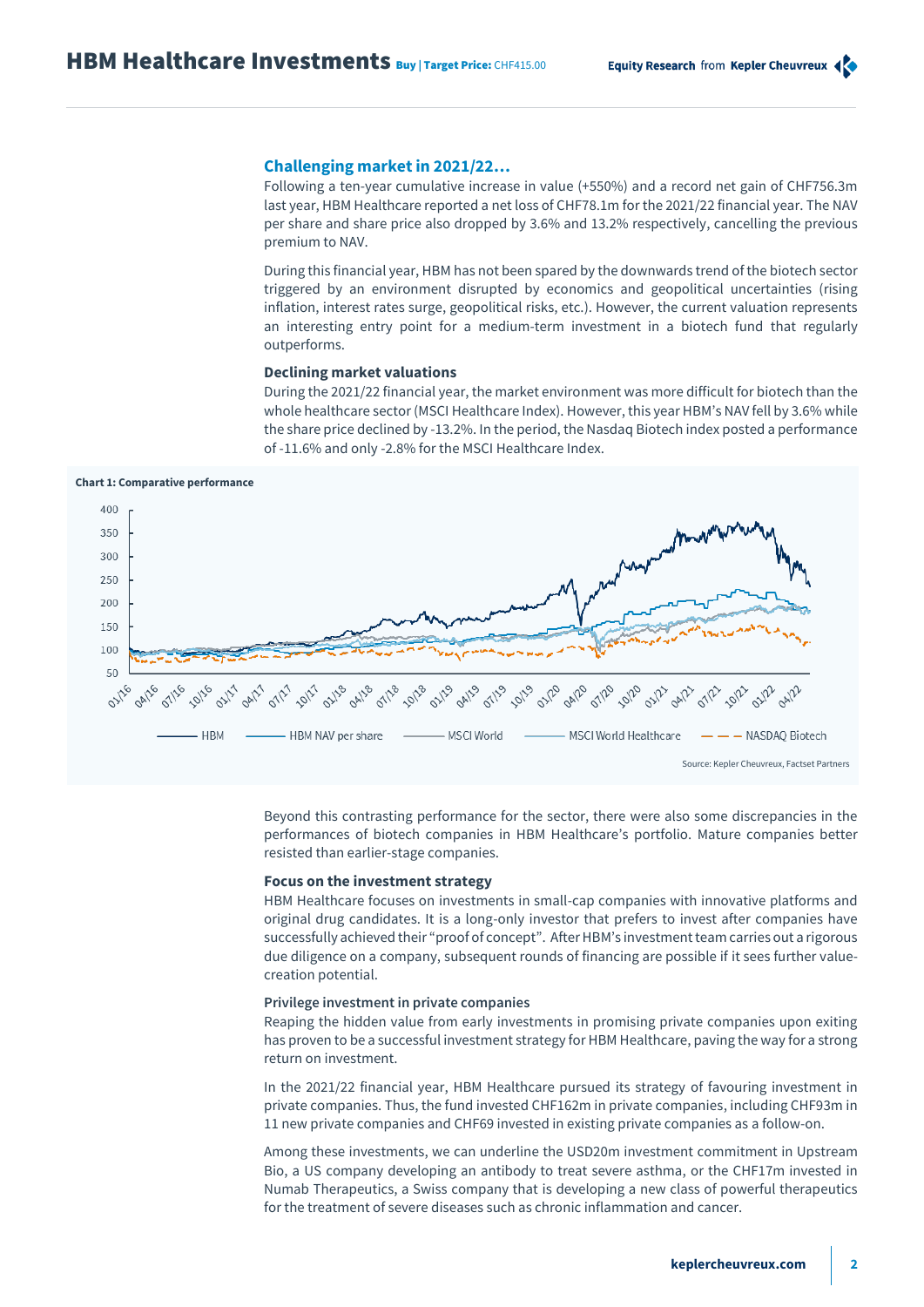## **Opportunity to consolidate some holdings**

Against this backdrop of declining valuation of some listed companies, HBM Healthcare took the opportunity to buy new public companies and/or to strengthen some positions where the conviction on further positive developments remained solid.

For example, HBM Healthcare doubled its stakes in Y-mAbs Therapeutics after the sharp decline in the share price. In the same way, it significantly increased its stake in Sierra Oncology after the release of positive phase III trial results (momelotinib for the treatment of myelofibrosis).

## **…but a solid track record and a recurrent return…**

HBM has a well-balanced portfolio of investments in public and private companies, and a successful long-term exit strategy (IPO or trade sale). Shareholders also benefit from an attractive return (a dividend in the range of 5% per year and share buyback).

## **Proven track record…**

Over the years, HBM Healthcare has built up an excellent track record in identifying promising private healthcare companies, and over the last decade the company has carried out more than 60 trade sales and IPOs.

## **Chart 2: Trade sale and IPO**



This solid track record in terms of exits have strongly contributed to the sustainable performance of the fund.

## **… and recurrent return…**

Healthcare sector's fundamentals remain intact and are supportive for further outperformance. Despite the short-term decline in valuation for some biotechs, this sector is more resilient to economic cycles while it can offer the highest returns in the healthcare sector.

HBM Healthcare did not give any guidance in term of return of investment. However, invest in HBM Healthcare shares will give investors the opportunity to invest in innovation and growth in the healthcare sector, while they are likely to benefit from an attractive return: a dividend in the range of 3-5% per year and share buyback.

| <b>Table 1: Distribution</b>                                                                                                         |         |         |         |          |         |  |  |  |  |  |  |
|--------------------------------------------------------------------------------------------------------------------------------------|---------|---------|---------|----------|---------|--|--|--|--|--|--|
|                                                                                                                                      | 03.2018 | 03.2019 | 03.2020 | 03.2021  | 03.2022 |  |  |  |  |  |  |
| Dividend per share (CHF)                                                                                                             | 7.00    | 7.50    | 7.70    | $12.50*$ | 9.70    |  |  |  |  |  |  |
| Distribution (CHFm)                                                                                                                  | 49      | 53      | 54      | 88       | 68      |  |  |  |  |  |  |
| Distribution yield                                                                                                                   | 4.9%    | 4.4%    | 4.1%    | $3.8\%$  | 3.5%    |  |  |  |  |  |  |
| * including CHF9.50 for the ordinary payout and CHF3.00 for a one-off anniversary payment - Source: Kepler Cheuvreux, HBM Healthcare |         |         |         |          |         |  |  |  |  |  |  |

Even for the 2021/22 financial year, where HBM Healthcare reported a loss for the first time, the board of directors proposed to the shareholder's meeting a slight increase of CHF0.20 in cash distribution, demonstrating management's confidence in the future.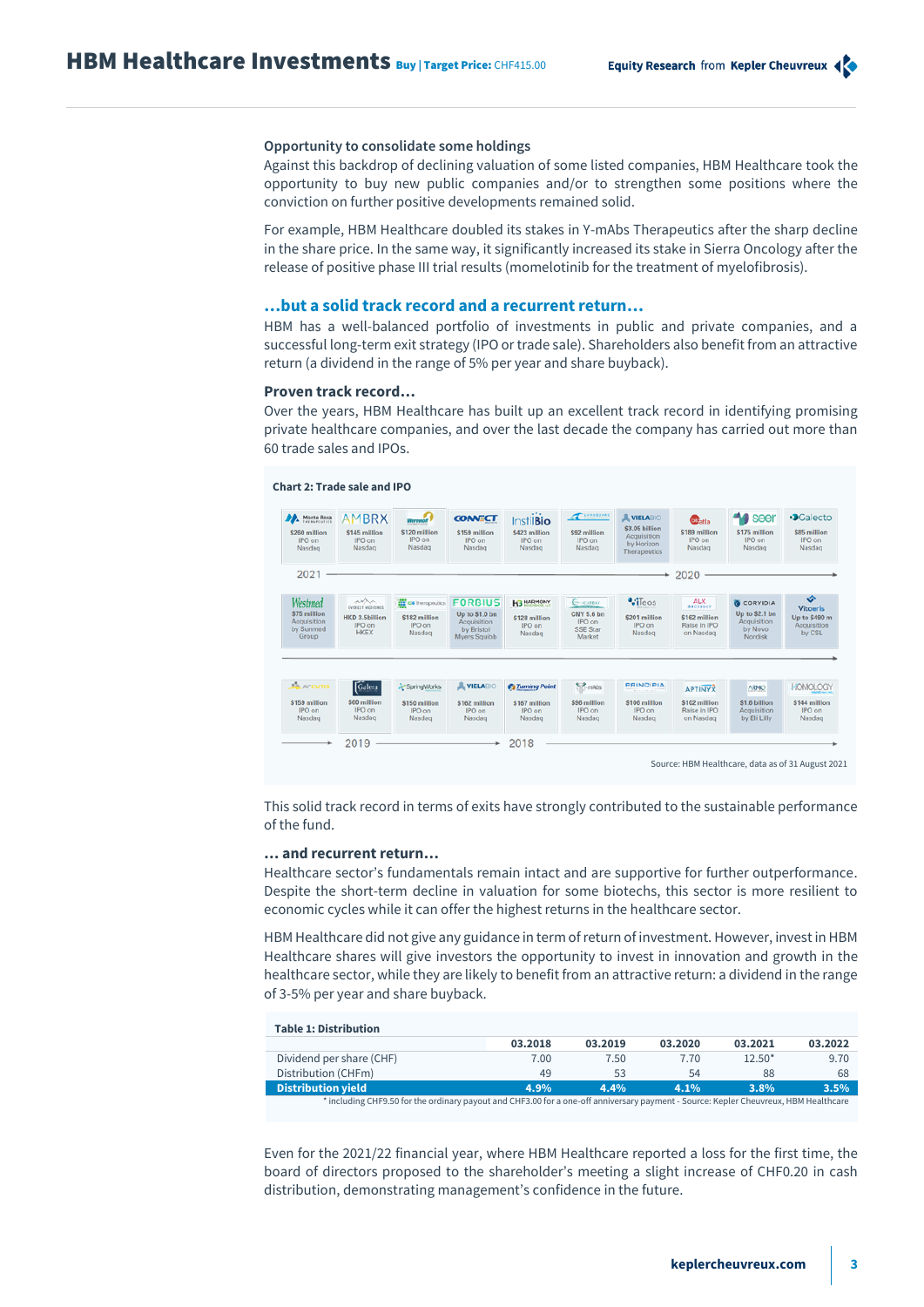## **...leading to a strong outperformance**

Thanks to its active board membership in invested companies and focus on valuable exits, HBM has gradually built up a solid investment track record. It has successfully surpassed its target to deliver an annual return of at least 5% on the net assets. Thus, over the past three years, the performance of HBM Healthcare's share price was +95%, and +184% over the last five years (including dividends) ‒ one of the best among its peers, strengthening HBM Healthcare's credibility among new investors.

### **Chart 3: A solid and consistent performance**



Since the beginning of the year, against the backdrop of rising inflation, interest rate hikes in the US and geopolitical events in Ukraine, the valuations of several biotechs have come under pressure (-16% for the Nasdaq Biotech and +1% for MSCI Healthcare Index). However, for HBM Healthcare, the rise in the share price of Cathay Biotech (largest investment of the fund) offset the decline in the share prices of the other public investments.

## **…while wealthy pharma companies have increased their M&A interests**

One goal for a mid-sized biopharma or biotech company with generally limited cash in hand, is to sign a partnership with a large pharma company to finalise the development of its drug candidate or to get help to market the drug in different markets.



In the pipeline of large pharma companies, over 50% of the new drugs approved have been inlicensed or acquired. Companies of all sizes use in-licensing and/or acquisitions to fuel their pipeline and get access to innovative drugs. Most of the drugs in-licensed or acquired come from smaller companies.

**Chart 4: Origin of new drug approved by type of company (2014-18)**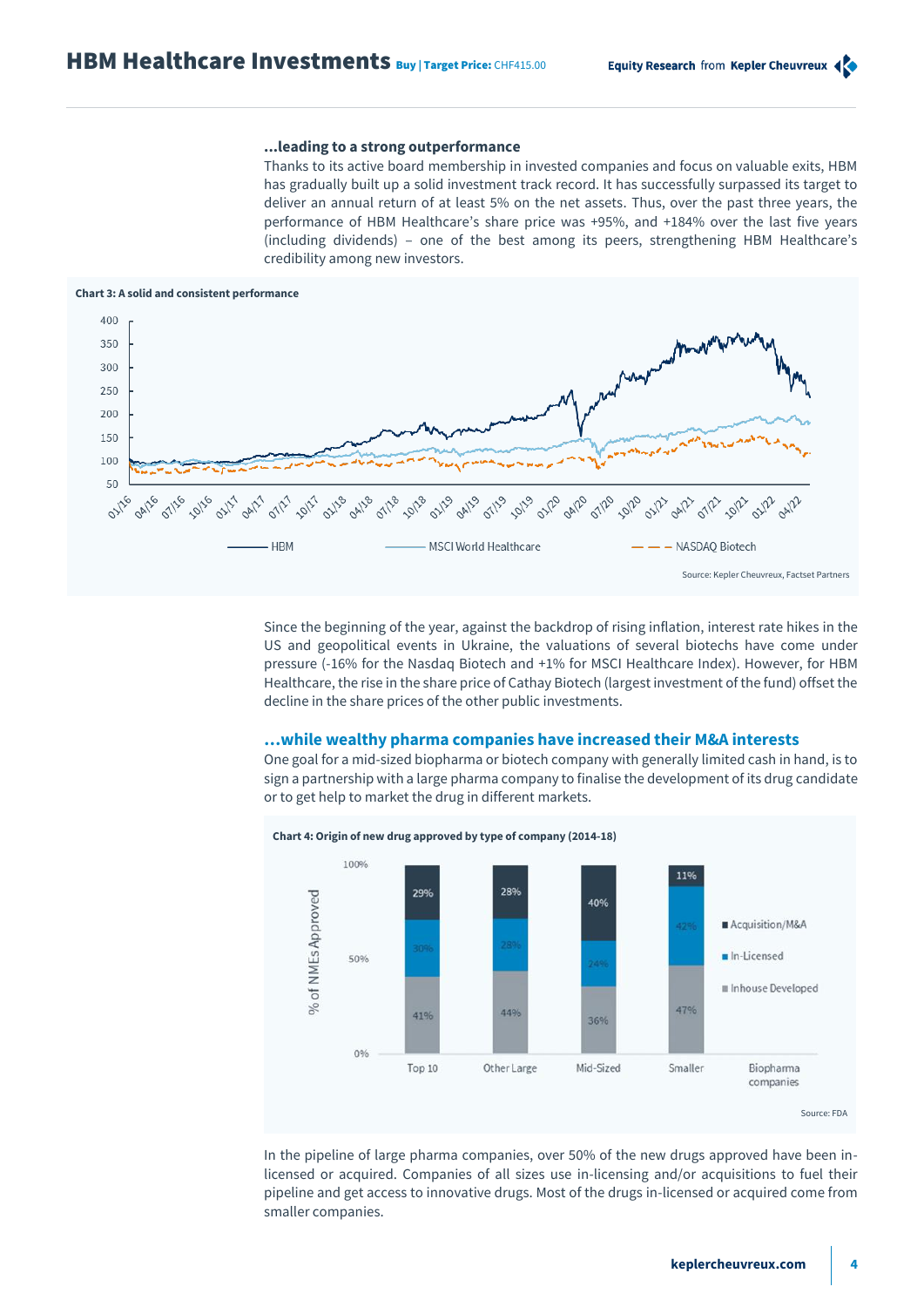Large pharma companies continue to maintain robust balance sheets and can rely on significant recurring cash flow while the productivity of their internal R&D has been falling. Hence, sometimes, these large pharma companies will privilege the acquisition of a biotech rather than signing licensing deals. M&A activity tends to centre on assets in "hot" therapeutic areas such as oncology or autoimmune diseases.

After a down year in 2020, the sector has seen a rebound in the number of deals (in-licensing and M&A activity) in 2021. This trend has been confirmed since the beginning of 2022.

Following the beginning of the year, due to the decline in valuations for several biotechs, we see an increased M&A activity in the sector. Thus, YTD, already three companies from HBM Healthcare's public portfolio were acquired by large pharma. These operations allow them to rejuvenate their pipeline.

| Table 2: M&A activity in HBM Healthcare's portfolio since the beginning of 2022 |                 |                                 |                          |  |  |  |  |  |  |
|---------------------------------------------------------------------------------|-----------------|---------------------------------|--------------------------|--|--|--|--|--|--|
| <b>Date</b>                                                                     | <b>Acquirer</b> | <b>Target</b>                   | <b>Premium</b>           |  |  |  |  |  |  |
| May 2022                                                                        | Pfizer          | <b>Biohaven Pharmaceuticals</b> | $+78%$                   |  |  |  |  |  |  |
| Apr 2022                                                                        | GlaxoSmithKline | Sierra Oncology                 | $+39%$                   |  |  |  |  |  |  |
| Jan 2022                                                                        | <b>UCB</b>      | Zogenix                         | $+66%$                   |  |  |  |  |  |  |
|                                                                                 |                 |                                 | Source: Kepler Cheuvreux |  |  |  |  |  |  |

These acquisitions were often carried out with an interesting price premium compared to the last closing price prior to the operation, leading to substantial return for shareholders.

## **Valuation, no impact on our CHF415 TP**

## **Premium to NAV**

On a five-year basis, HBM Healthcare trades at an average discount to share of -3.5%. However, if we consider the performance of the last three years and the investment team's focus on private companies, the average premium would be +2.7%. As of 9 May 2022, the discount to NAV was 15.0%.



We consider there to be room for further improvement in the premium to NAV as we believe the full potential of HBM's investments is not yet fully priced in at current valuation levels. Hence, we update our valuation model to factor in the positive development of the portfolio, including higher target prices for companies in the portfolio.

In addition, to take into account the current volatile market situation, we reduce the premium to NAV to 5% compared to 10% previously. Backed by solid expertise in biotech stock-picking, consistently good performances, and the current investment portfolio, we expect that the premium to NAV will remain in the upper range of the three-year average level (3% to 5%).

We maintain our TP of CHF415, implying 80% upside, and reiterate our Buy rating.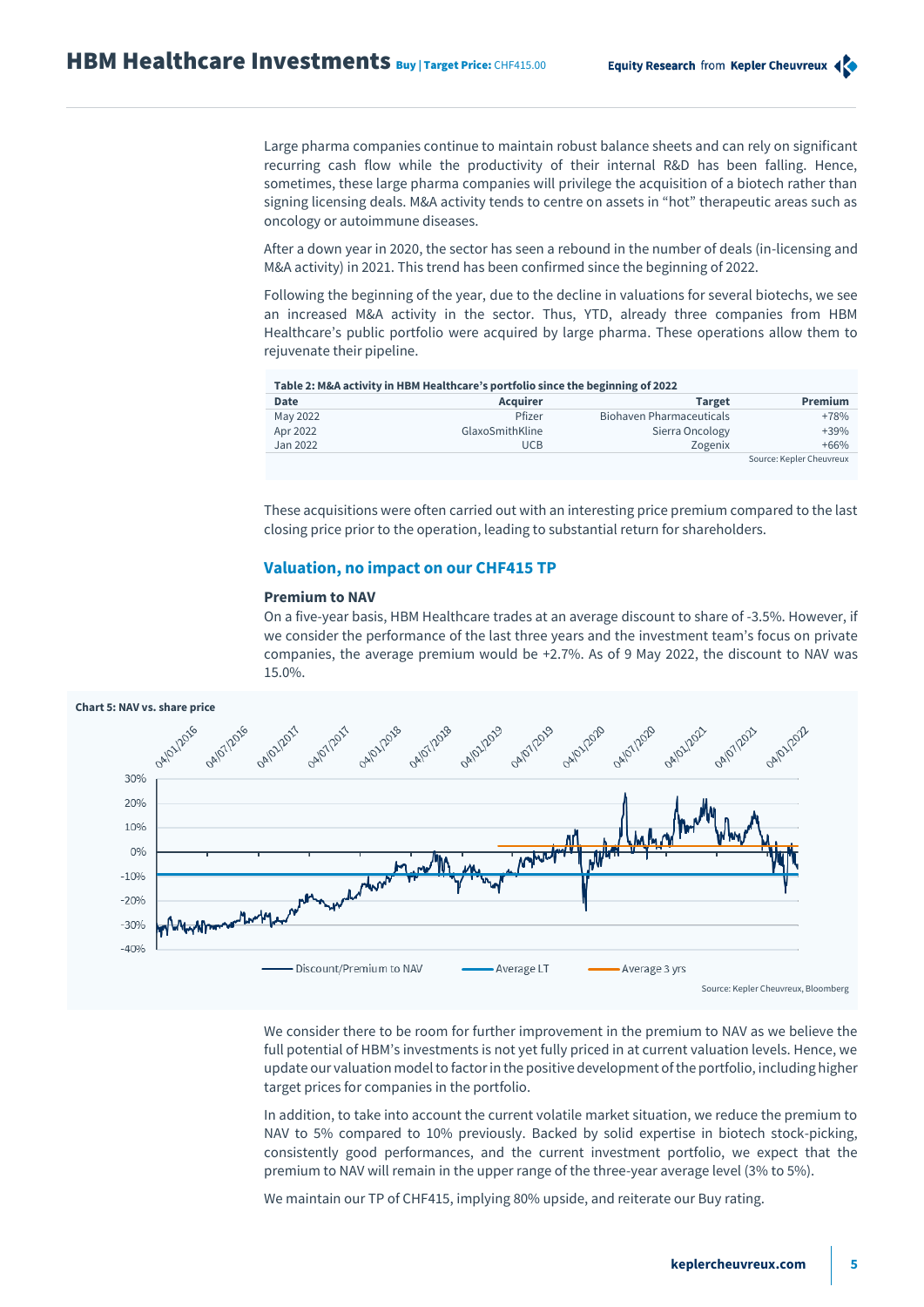## **NAV-based pricing model: TP of CHF415**

A peer comparison is not appropriate as the investment theme of each fund is different, as are their returns. Our HBM Healthcare valuation is based on the NAV of the company portfolio with a slight premium.

Except for Argenx, Kepler Cheuvreux's healthcare/biotech team does not cover any of the companies in HBM Healthcare's public portfolio. Hence, our NAV valuation is based on the following assumptions:

- For the public companies, we apply consensus target prices from Bloomberg when more than five analysts cover a stock. Otherwise, we apply valuations based on the most recent update.
- Following the successful IPOs of Cathay Biotech and Harmony Biosciences (from the private portfolio), we include these investments at their market value based on the last trading price.
- Due to the lock-up period of 36 months, to calculate the NAV of the fund, HBM Healthcare values the investment in Cathay at a discount to the share price of 18% initially (and 8.25% as of March 2022). This is then reduced in a linear fashion over the term (0.5% per month from August 2020).
- For private companies and funds, we apply the last disclosed fair value reported (as of 30 December 2020), despite HBM's solid track record for exits.
- A premium to NAV of 5%, in the upper range of the three-year average level.

Accordingly, we derive a target NAV per share of CHF421. However, we keep our TP to CHF415 including a premium to NAV of 5%, leading to 80% upside to the last listed price. We consider the current level as a good entry point to play the positive trends in the healthcare sector.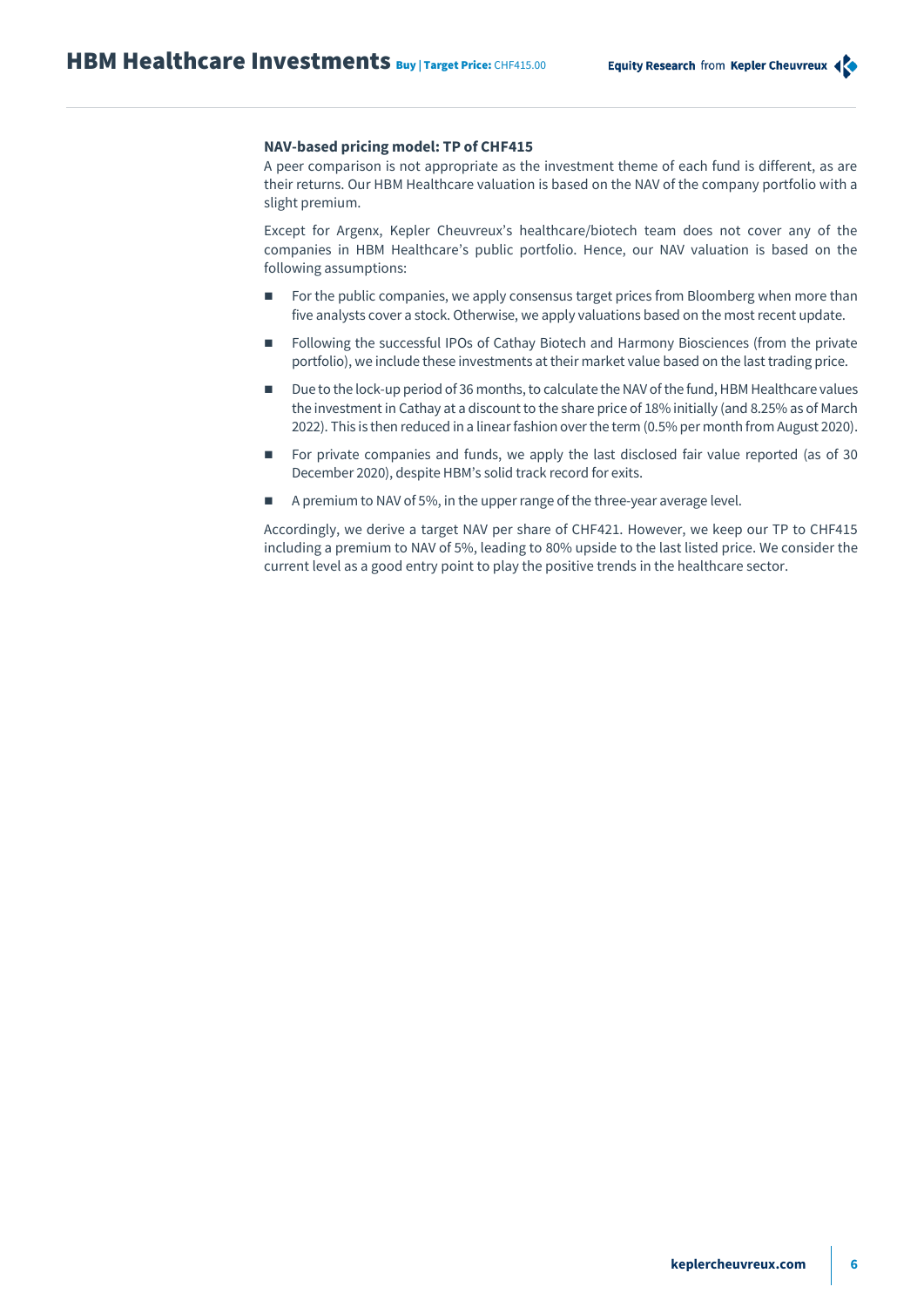## **Table 3: Valuation – Part I – Public portfolio**

| <b>Name</b>                       | <b>Currency</b> | <b>HBM</b><br>holding | <b>Current share</b> Market cap<br>price | (LC, m) | <b>Current</b><br>value | <b>TP</b><br>(consensus) | <b>TP range</b><br>(LC) | <b>Analysts</b> | <b>Valuation at</b><br>TP (CHFm)            |
|-----------------------------------|-----------------|-----------------------|------------------------------------------|---------|-------------------------|--------------------------|-------------------------|-----------------|---------------------------------------------|
|                                   |                 | (%)                   |                                          |         | (CHF)                   |                          |                         |                 |                                             |
| Cathay Biotech                    | <b>CNY</b>      | 7.1%                  | 99.3                                     | 41,377  | 397.4                   | 136.6                    | 132-157                 | 5.0             | 546.7                                       |
| <b>Harmony Biosciences</b>        | <b>USD</b>      | 6.2%                  | 35.14                                    | 2,075   | 127.4                   | 57.4                     | 55-63                   | 7.0             | 208.2                                       |
| <b>Biohaven Pharmaceuticals</b>   | <b>USD</b>      | 0.6%                  | 140                                      | 9,874   | 59.3                    | 157.3                    | 149-170                 | 10.0            | 66.6                                        |
| Y-mAbs Therapeutics               | <b>USD</b>      | 8.4%                  | 10.03                                    | 438     | 36.6                    | 27.0                     | $15 - 63$               | 8.0             | 98.6                                        |
| Pacira Pharmaceuticals            | <b>USD</b>      | 1.0%                  | 60.3                                     | 2,740   | 26.9                    | 80.5                     | 54-94                   | 13.0            | 35.9                                        |
| Monte Rosa Therapeutics           | <b>USD</b>      | 3.9%                  | 9.42                                     | 440     | 16.8                    | 27.7                     | $15 - 40$               | 8.0             | 49.3                                        |
| Sierra Oncology                   | <b>USD</b>      | 3.2%                  | 54.46                                    | 1,330   | 40.3                    | 55.0                     | $55 - 55$               | 4.0             | 40.7                                        |
| Laurus Labs                       | <b>INR</b>      | 0.5%                  | 540.9                                    | 290,658 | 18.7                    | 640.3                    | 440-715                 | 14.0            | 22.1                                        |
| Argenx (ADR)                      | <b>USD</b>      | 0.1%                  | 299.41                                   | 16,054  | 17.8                    | 389.8                    | 300-455                 | 19.0            | 23.1                                        |
| Biolnvent                         | <b>SEK</b>      | 6.8%                  | 42                                       | 2,456   | 16.6                    | 97.5                     | 80-115                  | 2.0             | 38.6                                        |
| Argenx                            | <b>EUR</b>      | 0.1%                  | 299.41                                   | 16,054  | 18.8                    | 389.8                    | 300-455                 | 19.0            | 24.4                                        |
| ChemoCentryx                      | <b>USD</b>      | 1.0%                  | 17.89                                    | 1,274   | 13.1                    | 71.3                     | 34-106                  | 8.0             | 52.2                                        |
| Arcutis                           | <b>USD</b>      | 1.9%                  | 18.9                                     | 972     | 17.7                    | 52.0                     | 36-80                   | 8.0             | 48.8                                        |
| <b>Turning Point Therapeutics</b> | <b>USD</b>      | 1.3%                  | 26.5                                     | 1,316   | 16.6                    | 99.8                     | 38-175                  | 11.0            | 62.5                                        |
| Hutchmed China                    | <b>HKD</b>      | 0.5%                  | 16.58                                    | 14,334  | 8.1                     | 51.6                     | 24-81                   | 8.0             | 25.3                                        |
| lovance Biotherapeutics           | <b>USD</b>      | 0.5%                  | 13.67                                    | 2,148   | 10.6                    | 35.5                     | $20 - 79$               | 14.0            | 27.5                                        |
| IO Biotech                        | <b>USD</b>      | 8.4%                  | 7.28                                     | 210     | 17.4                    | 19.5                     | $19 - 20$               | 4.0             | 46.7                                        |
| Dishman Carbogen                  | <b>INR</b>      | 3.2%                  | 119.85                                   | 18,790  | 7.6                     | 212.0                    | 212-212                 | 2.0             | 13.4                                        |
| Aurobindo Pharma                  | <b>INR</b>      | 0.1%                  | 584.4                                    | 342,423 | 10.1                    | 809.9                    | 666-1050                | 33.0            | 14.0                                        |
| Zymeworks                         | <b>USD</b>      | 3.1%                  | 5.61                                     | 324     | 9.8                     | 24.3                     | $7 - 45$                | 12.0            | 42.4                                        |
| Instil Bio                        | <b>USD</b>      | 0.8%                  | 6.21                                     | 802     | 6.5                     | 26.7                     | 15-34                   | 5.0             | 27.8                                        |
| Vicore Pharma                     | <b>SEK</b>      | 6.4%                  | 19.06                                    | 1,368   | 8.7                     | 93.5                     | 90-97                   | 2.0             | 42.9                                        |
| <b>Beigene</b>                    | <b>HKD</b>      | 0.1%                  | 85.5                                     | 126,222 | 7.5                     | 195.4                    | 146-282                 | 17.0            | 17.2                                        |
| Longboard Pharmaceuticals         | <b>USD</b>      | 11.1%                 | 4.555                                    | 78      | 8.5                     | 23.2                     | $12 - 35$               | 6.0             | 43.1                                        |
| Ambrx Biopharma                   | <b>USD</b>      | 6.9%                  | 4.18                                     | 161     | 10.0                    | 14.3                     | $6 - 21$                | 4.0             | 34.2                                        |
| <b>ALX Oncology</b>               | <b>USD</b>      | 1.4%                  | 9.8                                      | 399     | 5.6                     | 50.0                     | $12 - 80$               | 8.0             | 28.7                                        |
| <b>Blueprint Medicines</b>        | <b>USD</b>      | 0.2%                  | 53.72                                    | 3,200   | 7.7                     | 103.7                    | 68-152                  | 16.0            | 14.9                                        |
| Rocket Pharmaceuticals            | <b>USD</b>      | 0.9%                  | 9.23                                     | 608     | 5.3                     | 57.4                     | $30 - 75$               | 12.0            | 32.9                                        |
| <b>Mirati Therapeutics</b>        | <b>USD</b>      | 0.2%                  | 55.12                                    | 3,061   | 6.1                     | 138.4                    | 80-253                  | 16.0            | 15.3                                        |
| <b>Index Pharmaceuticals</b>      | <b>SEK</b>      | 9.9%                  | 1.286                                    | 685     | 6.8                     | 2.7                      | $3 - 3$                 | 1.0             | 14.2                                        |
| <b>BioAtla</b>                    | <b>USD</b>      | 4.0%                  | 2.36                                     | 88      | 3.3                     | 31.0                     | $5 - 68$                | 6.0             | 43.8                                        |
| Guangzhou Baiyunshan              | <b>HKD</b>      | 0.2%                  | 20.8                                     | 53,839  | 6.8                     | 25.9                     | $24 - 27$               | 5.0             | 8.5                                         |
| <b>Nicox</b>                      | <b>EUR</b>      | 7.0%                  | 1.792                                    | 77      | 5.7                     | 12.0                     | $12 - 12$               | 3.0             | 37.8                                        |
| Affimed                           | <b>USD</b>      | 1.1%                  | 3.24                                     | 484     | 4.3                     | 12.1                     | $7 - 18$                | 9.0             | 15.9                                        |
| Insmed                            | <b>USD</b>      | 0.2%                  | 18.36                                    | 2,194   | 4.3                     | 49.2                     | $40 - 57$               | 11.0            | 11.5                                        |
| Cathay Biotech                    | CNY             | 7.1%                  | 99.3                                     | 41,377  | 397.4                   | 136.6                    | 132-157                 | 5.0             | 546.7                                       |
| <b>Harmony Biosciences</b>        | <b>USD</b>      | 6.2%                  | 35.14                                    | 2,075   | 127.4                   | 57.4                     | 55-63                   | 7.0             | 208.2                                       |
| <b>Biohaven Pharmaceuticals</b>   | <b>USD</b>      | 0.6%                  | 140                                      | 9,874   | 59.3                    | 157.3                    | 149-170                 | 10.0            | 66.6                                        |
| Y-mAbs Therapeutics               | <b>USD</b>      | 8.4%                  | 10.03                                    | 438     | 36.6                    | 27.0                     | $15 - 63$               | 8.0             | 98.6                                        |
| Pacira Pharmaceuticals            | <b>USD</b>      | 1.0%                  | 60.3                                     | 2,740   | 26.9                    | 80.5                     | 54-94                   | 13.0            | 35.9                                        |
| Monte Rosa Therapeutics           | <b>USD</b>      | 3.9%                  | 9.42                                     | 440     | 16.8                    | 27.7                     | 15-40                   | 8.0             | 49.3                                        |
| Sierra Oncology                   | <b>USD</b>      | 3.2%                  | 54.46                                    | 1,330   | 40.3                    | 55.0                     | 55-55                   | 4.0             | 40.7                                        |
| Laurus Labs                       | <b>INR</b>      | 0.5%                  | 540.9                                    | 290,658 | 18.7                    | 640.3                    | 440-715                 | 14.0            | 22.1                                        |
| Argenx (ADR)                      | <b>USD</b>      | 0.1%                  | 299.41                                   | 16,054  | 17.8                    | 389.8                    | 300-455                 | 19.0            | 23.1                                        |
| <b>Biolnvent</b>                  | <b>SEK</b>      | 6.8%                  | 42                                       | 2,456   | 16.6                    | 97.5                     | 80-115                  | 2.0             | 38.6                                        |
| Argenx                            | <b>EUR</b>      | 0.1%                  | 299.41                                   | 16,054  | 18.8                    | 389.8                    | 300-455                 | 19.0            | 24.4                                        |
| Other                             |                 |                       |                                          |         | 58.4                    |                          |                         |                 | 58.4                                        |
| <b>Total Public portfolio</b>     | п               |                       |                                          |         | 1.043.0                 |                          |                         |                 | 1.934.1                                     |
|                                   |                 |                       |                                          |         |                         |                          |                         |                 | As of 05/10/2022 - Source: Kepler Cheuvreux |

The group's portfolio of investments in public companies is well-balanced thanks to more than 35 holdings. However, the valuation of the current portfolio is sensitive to any particular event concerning its strong convictions. Its three largest investments represent 56% of the public portfolio and 32% of the entire portfolio (of which 38% and 22% respectively for Cathay Biotech, the most important investment of the company).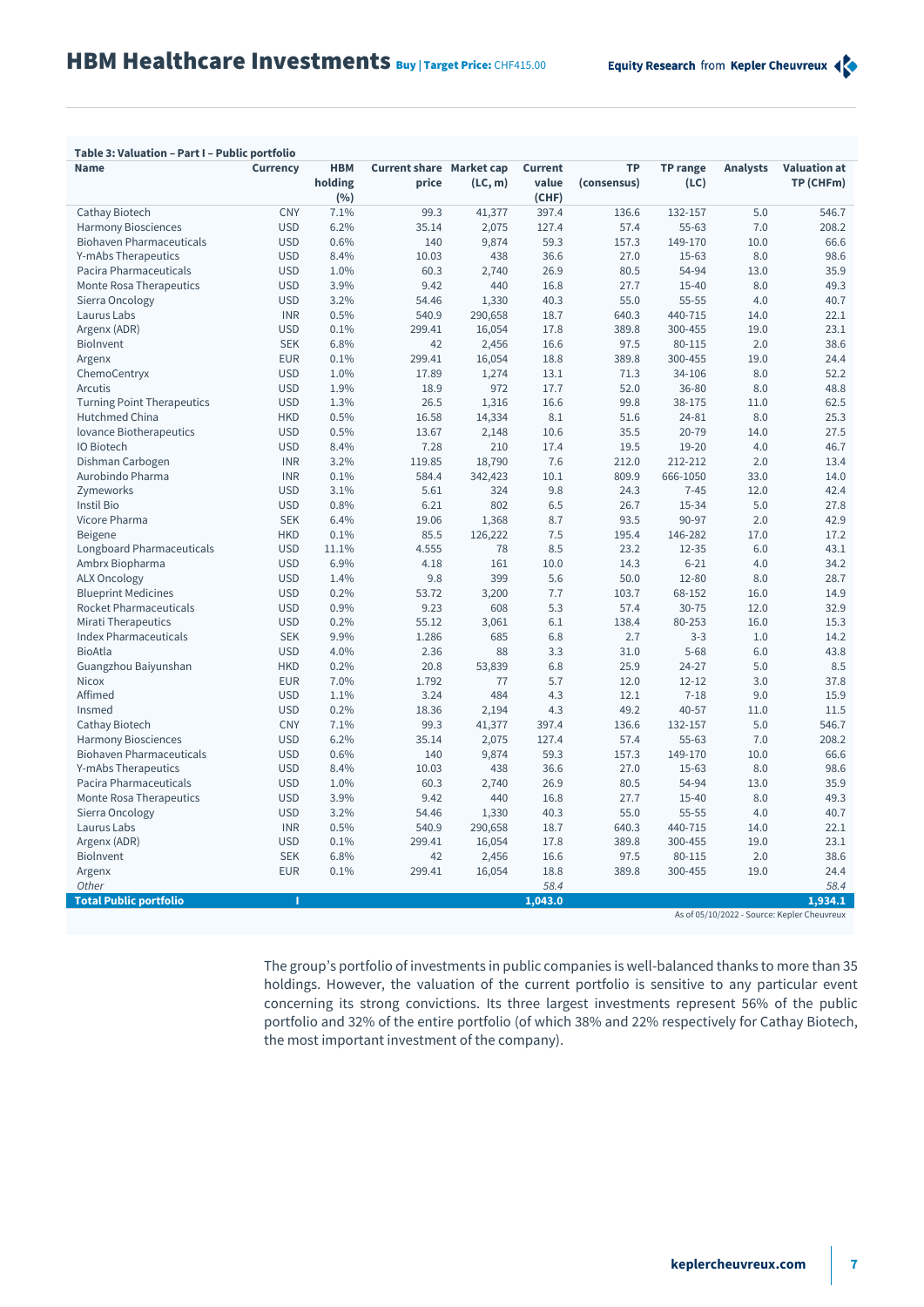| Table 4: Valuation – Part II – Private portfolio and Punus<br><b>Name</b> | <b>Currency</b>          | <b>HBM</b> holding |              | Current value (CHF) Valuation at TP (CHFm) |
|---------------------------------------------------------------------------|--------------------------|--------------------|--------------|--------------------------------------------|
| <b>Total Public portfolio</b>                                             | п                        |                    | 874.6        | 1,203.9                                    |
| Swixx BioPharma (Amicus)                                                  | <b>EUR</b>               | 26.3%              | 144.6        | 144.6                                      |
| <b>Neurelis</b>                                                           | <b>USD</b>               | 10.5%              | 51.9         | 51.9                                       |
| ConnectRN                                                                 | <b>USD</b>               | 21.7%              | 48.0         | 48.0                                       |
| <b>NiKang Therapeutics</b>                                                | <b>USD</b>               | 5.3%               | 23.3         | 23.3                                       |
| Dren Bio                                                                  | <b>USD</b>               | 7.8%               | 21.0         | 21.0                                       |
| 1mg                                                                       | <b>INR</b>               | 3.9%               | 19.9         | 19.9                                       |
| Jianke Pharmaceutical                                                     | <b>USD</b>               | 6.0%               | 18.2         | 18.2                                       |
| Nuance Pharma                                                             | <b>USD</b>               | 3.7%               | 17.2         | 17.2                                       |
| <b>Numab Therapeutics</b>                                                 | <b>CHF</b>               | 6.5%               | 17.0         | 17.0                                       |
| <b>SAI Life Sciences</b>                                                  | <b>INR</b>               | 5.5%               | 16.4         | 16.4                                       |
| FarmaLatam<br>Valo Health                                                 | <b>USD</b>               | 44.7%              | 16.3         | 16.3                                       |
| Karius                                                                    | <b>USD</b><br><b>USD</b> | 1.3%<br>4.9%       | 13.8<br>13.8 | 13.8<br>13.8                               |
| <b>Odyssey Therapeutics</b>                                               | <b>USD</b>               | 3.6%               | 13.1         | 13.1                                       |
| Adrenomed                                                                 | <b>EUR</b>               | 10.5%              | 12.9         | 12.9                                       |
| Sphingotec                                                                | <b>EUR</b>               | 14.2%              | 11.0         | 11.0                                       |
| <b>Upstream Bio</b>                                                       | <b>USD</b>               | 6.5%               | 10.1         | 10.1                                       |
| Neuron23                                                                  | <b>USD</b>               | 2.2%               | 10.0         | 10.0                                       |
| Genalyte (BaseHealth)                                                     | <b>USD</b>               | 3.5%               | 9.4          | 9.4                                        |
| <b>River Renal</b>                                                        | <b>USD</b>               | 12.5%              | 9.2          | 9.2                                        |
| Mineralys Therapeutics                                                    | <b>USD</b>               | 13.3%              | 9.2          | 9.2                                        |
| Aculys Pharma                                                             | <b>USD</b>               | 4.8%               | 9.1          | 9.1                                        |
| Fore Biotherapeutics (NovellusDx)                                         | <b>USD</b>               | 10.4%              | 8.3          | 8.3                                        |
| Shape Memory Medical                                                      | <b>USD</b>               | 16.8%              | 8.1          | 8.1                                        |
| Valcare                                                                   | <b>USD</b>               | 8.0%               | 7.9          | 7.9                                        |
| <b>Cure Everlife</b>                                                      | <b>USD</b>               | 9.3%               | 7.8          | 7.8                                        |
| <b>Acrivon Therapeutics</b>                                               | <b>USD</b>               | 3.6%               | 7.4          | 7.4                                        |
| Visen Pharmaceuticals                                                     | <b>USD</b>               | 0.6%               | 6.9          | 6.9                                        |
| <b>Arrakis Therapeutics</b>                                               | <b>USD</b>               | 4.6%               | 6.5          | 6.5                                        |
| eGenesis Bio                                                              | <b>USD</b>               | 2.0%               | 6.5          | 6.5                                        |
| Cardialen                                                                 | <b>USD</b>               | 17.8%              | 6.0          | 6.0                                        |
| FogPharma                                                                 | <b>USD</b>               | 1.9%               | 4.6          | 4.6                                        |
| 1000Farmacie                                                              | <b>EUR</b>               | 14.6%              | 4.1          | 4.1                                        |
| Ignis Therapeutics                                                        | <b>USD</b>               | 1.2%               | 3.9          | 3.9                                        |
| <b>Mahzi Therapeutics</b>                                                 | <b>USD</b>               | 5.2%               | 3.7          | 3.7                                        |
| <b>MicroOptx</b>                                                          | <b>USD</b>               | 8.3%               | 2.8          | 2.8                                        |
| Freenome Holdings                                                         | <b>USD</b>               | 0.2%               | 2.8          | 2.8                                        |
| Polyneuron Pharmaceuticals                                                | <b>USD</b>               | 16.1%              | 2.5          | 2.5                                        |
| Vascular Dynamics                                                         | <b>USD</b>               | 9.1%               | 2.5          | 2.5                                        |
| C Ray Therapeutics                                                        | <b>USD</b>               | 1.6%               | 1.8          | 1.8                                        |
| <b>Antiva Biosciences</b>                                                 | <b>USD</b>               | 1.8%               | 1.4          | 1.4                                        |
| Other                                                                     |                          |                    | 3.6          | 3.6                                        |
| <b>Total Private portfolio</b>                                            | Ш                        |                    | 614.3        | 614.3                                      |
| <b>HBM</b> Genomics                                                       | <b>USD</b>               |                    | 35.3         | 35.3                                       |
| WuXi Healthcare Ventures II                                               | <b>USD</b>               |                    | 23.0         | 23.0                                       |
| MedFocus Fund II                                                          | <b>USD</b>               |                    | 21.9         | 21.9                                       |
| 6 Dimensions Capital<br>120 Capital                                       | <b>USD</b><br><b>USD</b> |                    | 21.6<br>12.1 | 21.6<br>12.1                               |
| C-Bridge Healthcare Fund IV                                               | <b>USD</b>               |                    | 10.8         | 10.8                                       |
| <b>HBM BioCapital II</b>                                                  | <b>EUR</b>               |                    | 10.8         | 10.8                                       |
| Tata Capital HBM Fund I                                                   | <b>USD</b>               |                    | 5.8          | 5.8                                        |
| <b>LYZZ Capital Fund II</b>                                               | <b>USD</b>               |                    | 5.5          | 5.5                                        |
| C-Bridge Healthcare Fund V                                                | <b>USD</b>               |                    | 4.3          | 4.3                                        |
| Hatteras Venture Partners III                                             | <b>USD</b>               |                    | 4.0          | 4.0                                        |
| <b>Galen Partners V</b>                                                   | <b>USD</b>               |                    | 3.8          | 3.8                                        |
| Tata Capital Healthcare Fund II                                           | <b>USD</b>               |                    | 3.8          | 3.8                                        |
| <b>HBM Genomics II</b>                                                    | <b>USD</b>               |                    | 3.4          | 3.4                                        |
| BioVeda China IV                                                          | <b>USD</b>               |                    | 3.2          | 3.2                                        |
| <b>BioMedInvest II</b>                                                    | <b>USD</b>               |                    | 3.0          | 3.0                                        |
| Other                                                                     |                          |                    | 3.4          | 3.4                                        |
| <b>Total Funds</b>                                                        | Ш                        |                    | 175.9        | 175.9                                      |
| Total investments (I + II + III)                                          |                          |                    | 1,833.2      | 2,724.3                                    |
| Cash and other assets less liabilities (net)                              |                          |                    | 66.0         | 66.0                                       |
| <b>Net Asset Value</b>                                                    |                          |                    | 1,899.3      | 2,790.4                                    |
| Number of shares (m)                                                      |                          |                    | 7.0          | 7.0                                        |
| <b>NAV per share (CHF)</b>                                                |                          |                    | 273.0        | 401.1                                      |
| Premium                                                                   |                          |                    | 5%           | 5%                                         |
| <b>Target price (CHF)</b>                                                 |                          |                    | 286.7        | 421.1<br>Source: Kepler Cheuvreux          |
|                                                                           |                          |                    |              |                                            |

## **Table 4: Valuation – Part II – Private portfolio and Funds**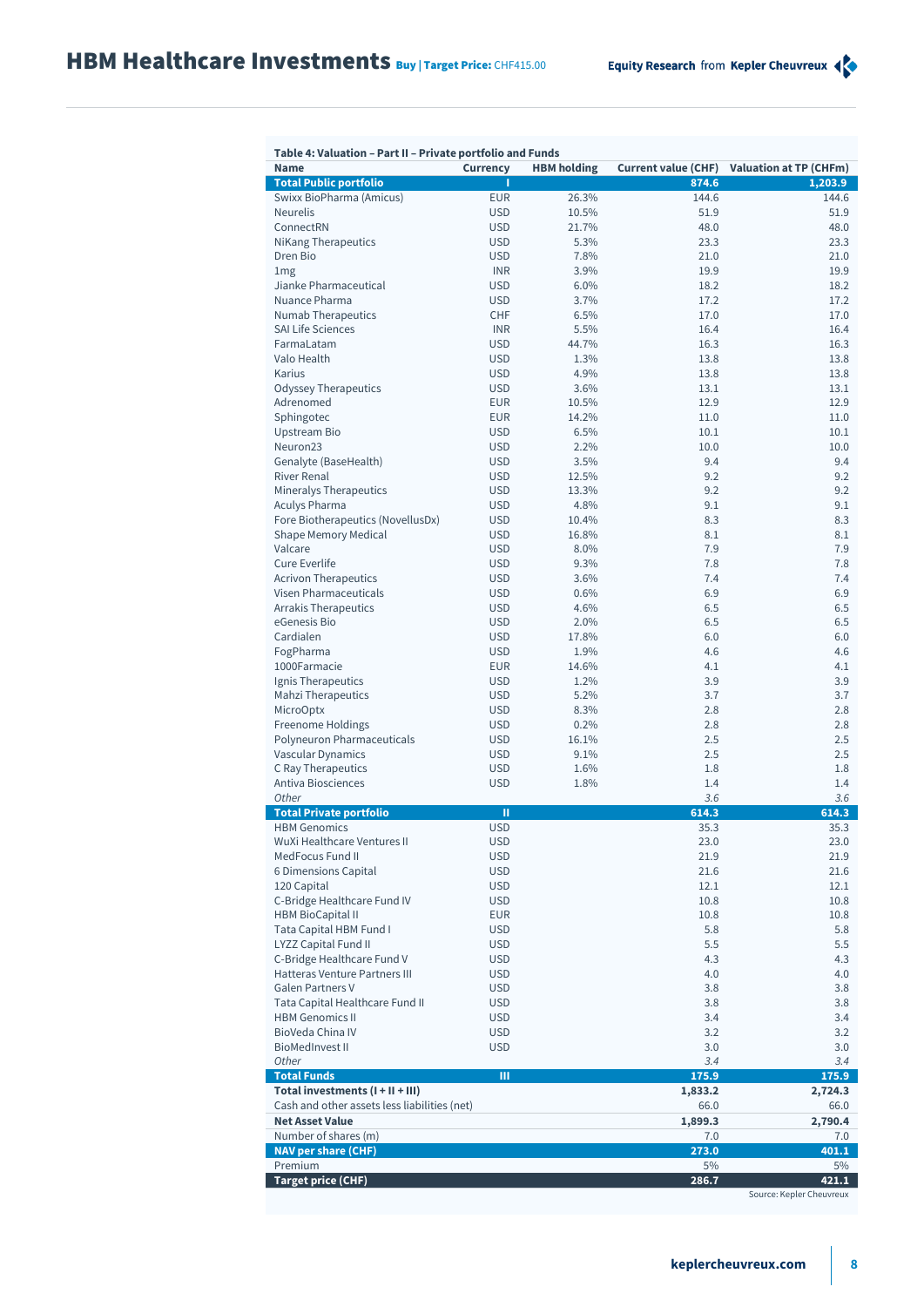Note that the "cash less liabilities" item includes, among other things, the cash available in the fund for new investment (CHF211.6m as of end-March 2022), as well as CHF150m in bond liabilities (two straight bond tranches, with a par value of CHF50m and CHF100m and maturing on 10 July 2023 and 10 July 2027, respectively).

| Table 5: Sensitivity analysis |       |       |       |                          |
|-------------------------------|-------|-------|-------|--------------------------|
| <b>Discount to NAV</b>        | $-5%$ | $0\%$ | 5%    | 10%                      |
| Fair value (CHF)              | 381.0 | 401.1 | 421.1 | 441.2                    |
|                               |       |       |       | Source: Kepler Cheuvreux |

Despite a small difference between our theoretical TP (CHF421) and the previous calculated one, we keep our CHF415 TP. Even if we consider a 5% discount, a level below the five average discounts to NAV, the potential upside is important (more than 50% at current share price). Hence, we consider the current share price to be an interesting entry point for investors who seek exposure to the buoyant healthcare sector.

## **Catalysts**

In the coming months, HBM Healthcare expects important clinical and regulatory newsflow from companies in its portfolio. We expect several outcomes of clinical trials (from phase I to phase III trials) as well as potential approval of drug candidates in the pipelines of HutchMed (surufatinib, advanced neuroendocrine tumours) and YmAbs (omburtamab, metastasis from neuroblastoma)m for instance.

In addition, in the coming months Argenx is likely to unveil its marketing strategy for efgartigimob (generalised myasthenia gravis) after the release of positive data for its phase III at the beginning of May 2022.

The biotech sector is highly sensitive to clinical data. Thus, if more positive results were to come, that could translate into better valuation of biotech companies and then renewed attention from investors.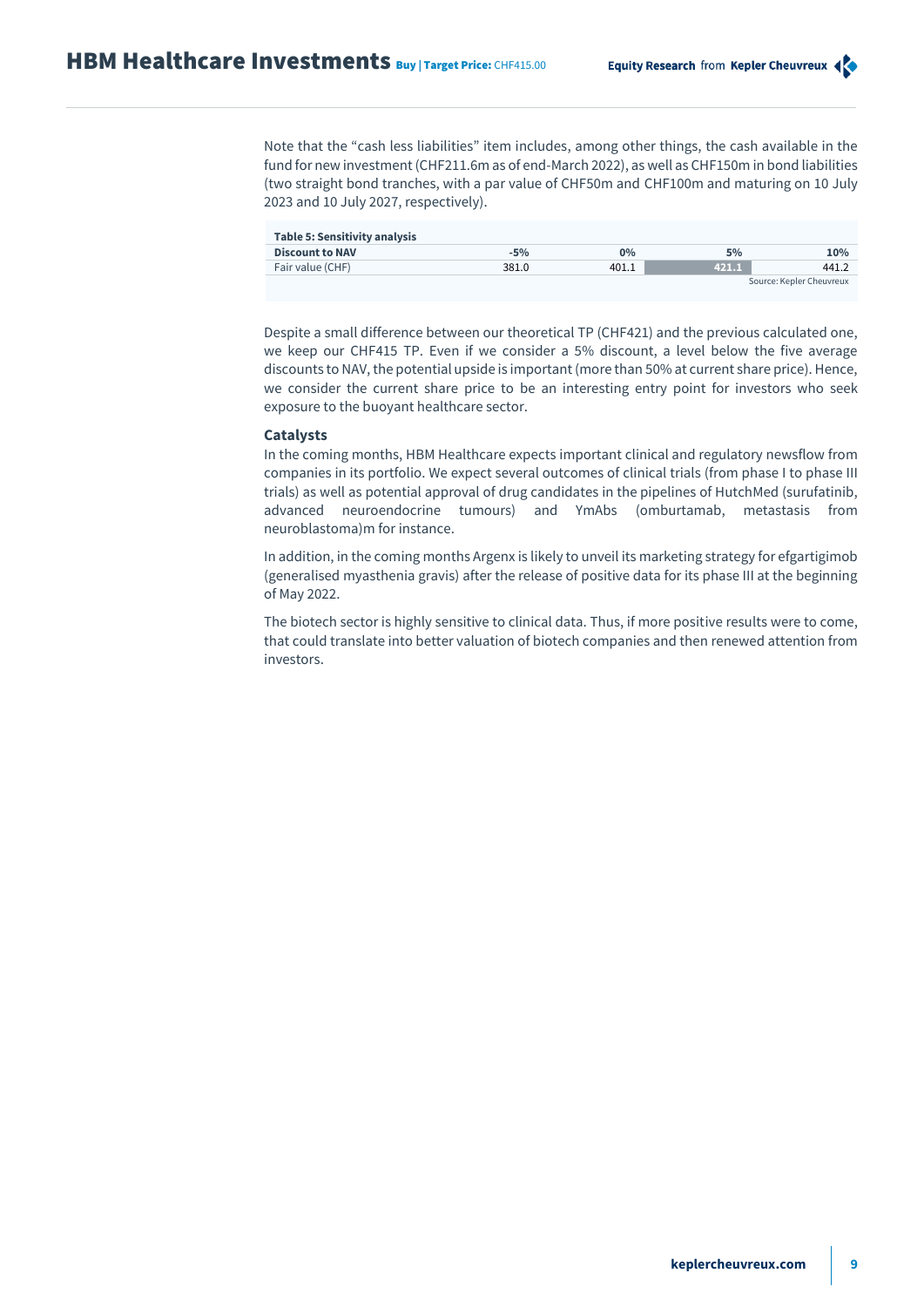# Investment case in six charts



Bellwethers

Break

even



**Chart 8: Investment approach Chart 9: Development phase of portfolio companies**





**Emerging Leaders** 

Potential Gems

Later / Growth

Stage

Size

Company

Early

Stage

Investments in<br>Listed<br>Companies

IPO

SMid Caps

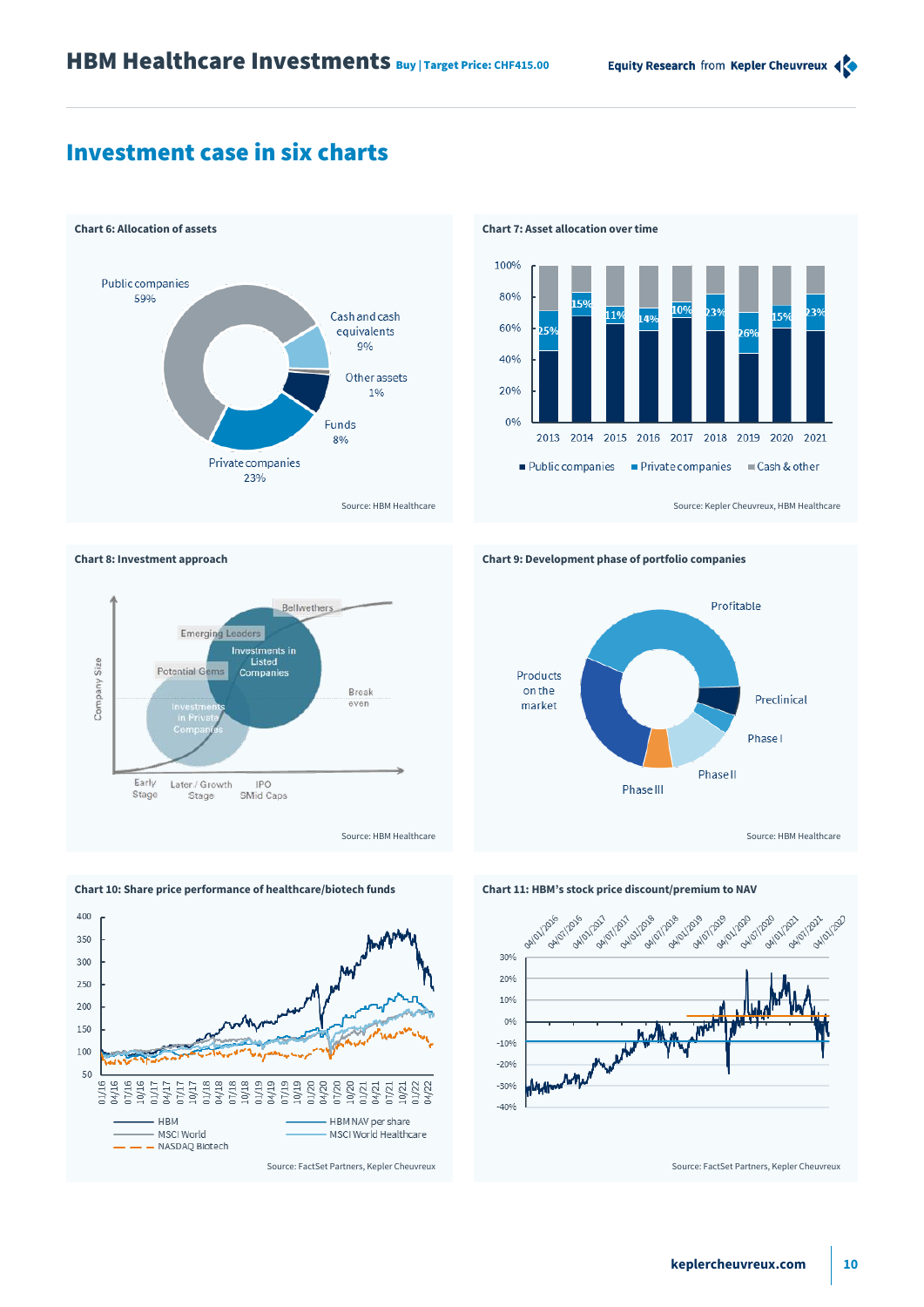## **Company description Management**

HBM Healthcare is a Swiss investment company managed by HBM Partners. It was founded in 2001 and listed on the Swiss Stock Exchange in February 2008. Its investment focus is private and public healthcare companies, mainly in Europe and North America. The investment portfolio is made up of stakes in about 50 companies (its largest investment is less than 10% of the portfolio). It also has investments in healthcare-dedicated funds to diversify outside of its core expertise.

## **Key data charts**





Andreas Wicki, CEO Erwin Troxler, CFO Hans Peter Hasler, Chairman of the Board

### **Key shareholders**

Free float 100.00% Nogra Pharma Invest 15.00%





## **Asset allocation over time Development phase of portfolio companies HBM's stock price discount to NAV**





## **SWOT analysis**

## **Strengths**

- Highly skilled investment team with long-standing expertise
- Diversified portfolio of late-stage assets, both private and public
- Active role in value creation within portfolio companies
- **EXTED FIGUREY** Listed private healthcare equity fund

## **Weaknesses**

- Size could be an obstacle to investing in small- and midcaps
- Mature portfolio, which needs to be rebalanced
- Mixed performance over the years
- **Important premium to NAV**

## **Opportunities**

- **Invested in emerging and innovative therapies**
- Substantial clinical newsflow from holding companies
- **Intense M&A activity in the global healthcare sector**
- Favourable environment for healthcare IPOs

## **Threats**

- Competition from listed healthcare equity funds or ETFs
- Venture is an industry that does not scale well
- The biotech boom coming to an end
- Sector rotation with healthcare outflows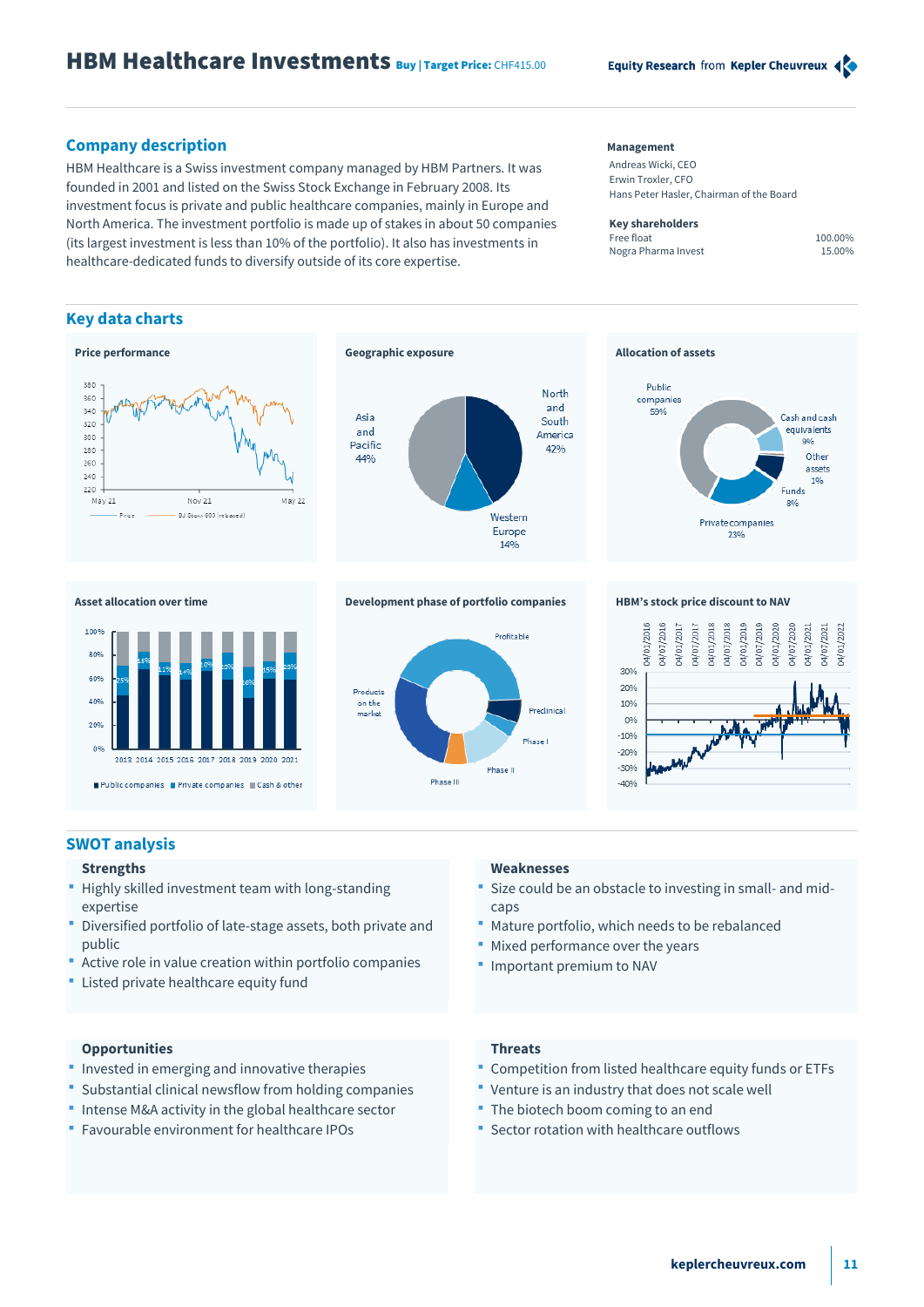| <b>Valuation table</b> |  |  |
|------------------------|--|--|
|                        |  |  |

**Valuation table** Market data as of: 12 May 2022

| FY to 31/03 (CHF)                    | 03/15    | 03/16    | 03/17  | 03/18    | 03/19   | 03/20    | 03/21    | 03/22    | 03/23E   | 03/24E   |
|--------------------------------------|----------|----------|--------|----------|---------|----------|----------|----------|----------|----------|
| Per share data (CHF)                 |          |          |        |          |         |          |          |          |          |          |
| EPS adjusted                         | 32.58    | 3.06     | 19.01  | 16.40    | 30.05   | 26.26    | 108.71   | $-11.22$ | 4.61     | 5.41     |
| % Change                             | $-20.5%$ | $-90.6%$ | 521.5% | $-13.7%$ | 83.3%   | $-12.6%$ | 313.9%   | -chg     | $+chg$   | 17.3%    |
| EPS adjusted and fully diluted       | 32.58    | 3.06     | 19.01  | 16.40    | 30.05   | 26.26    | 108.71   | $-11.22$ | 4.61     | 5.41     |
| % Change                             | $-20.5%$ | $-90.6%$ | 521.5% | $-13.7%$ | 83.3%   | $-12.6%$ | 313.9%   | -chg     | $+chg$   | 17.3%    |
| EPS reported                         | 32.58    | 3.06     | 19.01  | 16.40    | 30.05   | 26.26    | 108.71   | $-11.22$ | 4.61     | 5.41     |
| % Change                             | $-20.5%$ | $-90.6%$ | 521.5% | $-13.7%$ | 83.3%   | $-12.6%$ | 313.9%   | -chg     | $+chg$   | 17.3%    |
| <b>EPS Consensus</b>                 |          |          |        |          |         |          |          |          |          | 59.25    |
| Cash flow per share                  | 30.61    | $-5.82$  | 16.86  | 10.45    | 24.71   | 17.93    | 100.74   | $-33.99$ | $-1.06$  | $-2.05$  |
| Book value per share                 | 135.46   | 135.09   | 153.51 | 165.71   | 187.23  | 205.56   | 308.93   | 284.90   | 319.83   | 342.98   |
| <b>DPS</b>                           | 5.50     | 5.50     | 5.80   | 7.00     | 7.50    | 7.70     | 12.50    | 0.00     | 0.00     | 0.00     |
| Number of shares, YE (m)             | 7.9      | 7.6      | 7.1    | 6.9      | 7.0     | 7.0      | 7.0      | 7.0      | 7.0      | 7.0      |
| Nbr of shares, fully diluted, YE (m) | 7.9      | 7.6      | 7.1    | 6.9      | 7.0     | 7.0      | 7.0      | 7.0      | 7.0      | 7.0      |
|                                      |          |          |        |          |         |          |          |          |          |          |
| <b>Share price</b>                   |          |          |        |          |         |          |          |          |          |          |
| Latest price / year end              | 108.0    | 99.5     | 111.4  | 144.0    | 168.8   | 190.0    | 332.5    | 276.0    | 246.0    | 246.0    |
| 52 week high                         | 112.5    | 111.5    | 113.1  | 144.0    | 184.0   | 253.5    | 351.0    | 365.0    | 275.5    |          |
| 52 week low                          | 70.3     | 92.0     | 92.0   | 111.3    | 145.0   | 154.2    | 187.0    | 242.0    | 229.0    |          |
| Average price (Year)                 | 89.1     | 99.8     | 100.2  | 123.6    | 163.9   | 197.2    | 275.9    | 330.3    | 246.0    | 246.0    |
| <b>Enterprise value (CHFm)</b>       |          |          |        |          |         |          |          |          |          |          |
| Market capitalisation                | 706.4    | 753.3    | 709.4  | 857.9    | 1,140.4 | 1,371.9  | 1,919.3  | 2,297.8  | 1,711.4  | 1,711.4  |
| Net financial debt                   | $-76.9$  | $-15.9$  | 36.6   | 40.6     | $-43.1$ | $-103.2$ | $-121.7$ | $-76.3$  | $-224.7$ | $-285.0$ |
| Pension provisions                   | 0.0      | 0.0      | 0.0    | 0.0      | 0.0     | 0.0      | 0.0      | 0.0      | 0.0      | 0.0      |
| IFRS 16 debt                         | 0.0      | 0.0      | 0.0    | 0.0      | 0.0     | 0.0      | 0.0      | 0.0      | 0.0      | 0.0      |
| Market value of minorities           | 0.0      | 0.0      | 0.0    | 0.0      | 0.0     | 0.0      | 0.0      | 0.0      | 0.0      | 0.0      |
| MV of equity affiliates (net of tax) | 0.0      | 0.0      | 0.0    | 0.0      | 0.0     | 0.0      | 0.0      | 0.0      | 0.0      | 0.0      |
| Others                               | 0.0      | 0.0      | 0.0    | 0.0      | 0.0     | 0.0      | 0.0      | 0.0      | 0.0      | 0.0      |
| Enterprise value                     | 629.5    | 737.4    | 746.0  | 898.6    | 1,097.2 | 1,268.7  | 1,797.7  | 2,221.5  | 1,486.8  | 1,426.5  |
|                                      |          |          |        |          |         |          |          |          |          |          |
| <b>Valuation</b>                     |          |          |        |          |         |          |          |          |          |          |
| P/E adjusted                         | 2.7      | 32.6     | 5.3    | 7.5      | 5.5     | 7.5      | 2.5      | na       | 53.3     | 45.5     |
| P/E adjusted and fully diluted       | 2.7      | 32.6     | 5.3    | 7.5      | 5.5     | 7.5      | 2.5      | na       | 53.3     | 45.5     |
| P/E consensus                        |          |          |        |          |         |          |          |          |          | 4.2      |
| P/BV                                 | 0.7      | 0.7      | 0.7    | 0.7      | 0.9     | 1.0      | 0.9      | 1.2      | 0.8      | 0.7      |
| P/CF                                 | 2.9      | na       | 5.9    | 11.8     | 6.6     | 11.0     | 2.7      | na       | na       | na       |
| Dividend yield (%)                   | 6.2%     | 5.5%     | 5.8%   | 5.7%     | 4.6%    | 3.9%     | 4.5%     | 0.0%     | 0.0%     | 0.0%     |
| Dividend yield preference shares (%) | 6.2%     | 5.5%     | 5.8%   | 5.7%     | 4.6%    | 3.9%     | 4.5%     | 0.0%     | 0.0%     | 0.0%     |
| FCF yield (%)                        | 34.4%    | $-5.8%$  | 16.8%  | 8.5%     | 15.1%   | 9.1%     | 36.5%    | $-10.3%$ | $-0.4%$  | $-0.8%$  |
| ROE (%)                              | 25.9%    | 2.2%     | 12.8%  | 10.2%    | 17.0%   | 13.4%    | 42.3%    | $-3.8%$  | 1.5%     | 1.6%     |
| ROIC (%)                             | na       | na       | na     | na       | na      | na       | na       | na       | na       | na       |
|                                      |          |          |        |          |         |          |          |          |          |          |
| EV/Sales                             | na       | na       | na     | na       | na      | na       | na       | na       | na       | na       |
| EV/EBITDA adj.                       | na       | na       | na     | na       | na      | na       | na       | na       | na       | na       |
| EV/EBIT adj.                         | na       | na       | na     | na       | na      | na       | na       | na       | na       | na       |
| EV/NOPAT                             | na       | na       | na     | na       | na      | na       | na       | na       | na       | na       |
| EV/IC                                | na       | na       | na     | na       | na      | na       | na       | na       | na       | na       |
| ROIC/WACC                            | na       | na       | na     | na       | na      | na       | na       | na       | na       | na       |
| EV/IC over ROIC/WACC                 | na       | na       | na     | na       | na      | na       | na       | na       | na       | na       |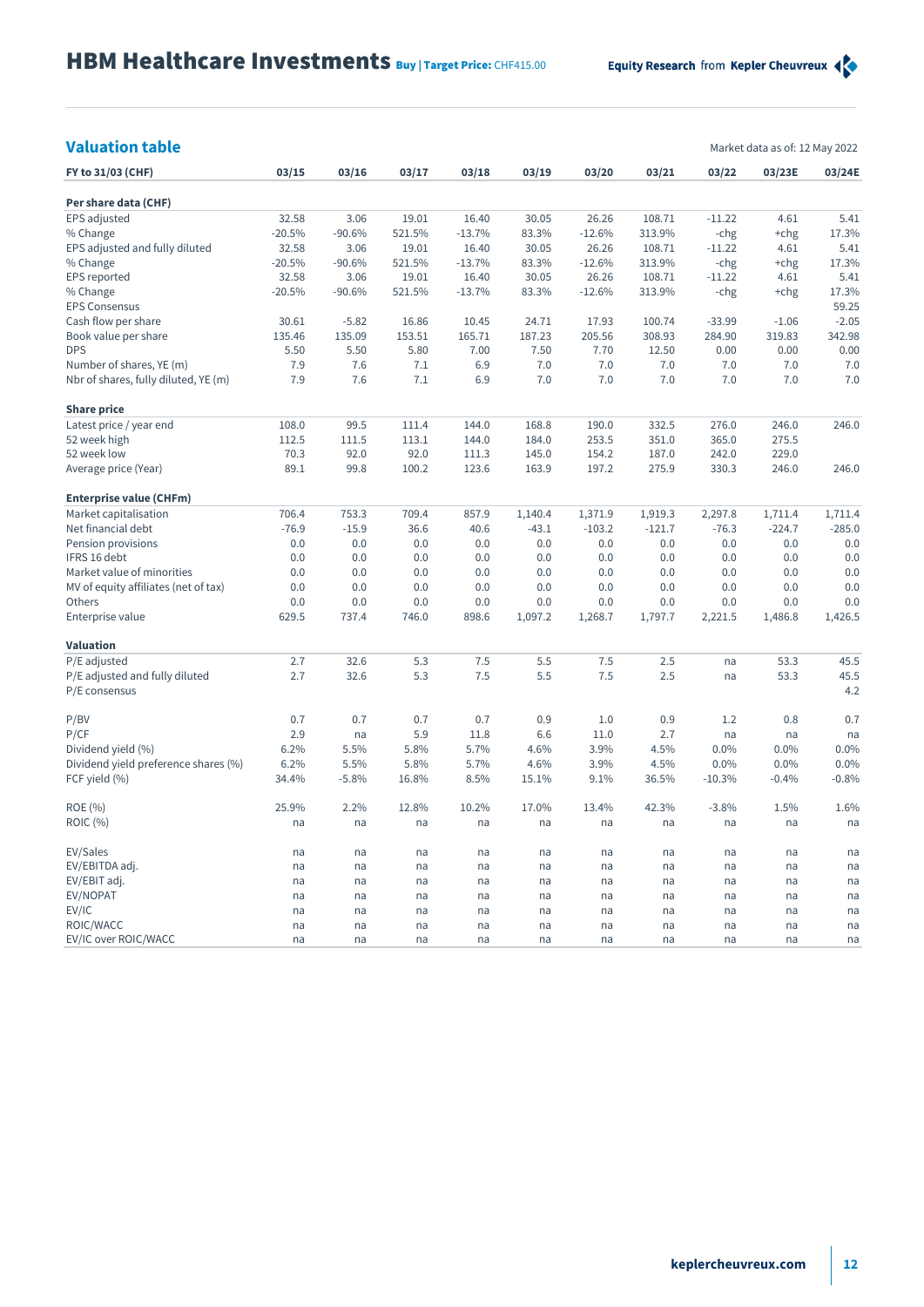## **Income statement**

| FY to 31/03 (CHF)                                 | 03/15    | 03/16    | 03/17  | 03/18    | 03/19  | 03/20    | 03/21   | 03/22    | 03/23E | 03/24E         |
|---------------------------------------------------|----------|----------|--------|----------|--------|----------|---------|----------|--------|----------------|
| <b>Sales</b>                                      | 0.0      | 0.0      | 0.0    | 0.0      | 0.0    | 0.0      | 0.0     | 0.0      | 0.0    | 0.0            |
| Gross profit                                      | 0.0      | 0.0      | 0.0    | 0.0      | 0.0    | 0.0      | 0.0     | 0.0      | 0.0    | 0.0            |
| <b>EBITDA</b> reported                            | 0.0      | 0.0      | 0.0    | 0.0      | $-4.0$ | $-3.5$   | $-10.0$ | $-1.6$   | $-1.6$ | $-1.6$         |
| <b>EBITDA</b> adjusted                            | 0.0      | 0.0      | 0.0    | 0.0      | 0.0    | 0.0      | 0.0     | 0.0      | 0.0    | 0.0            |
| Depreciation and amortisation                     | 0.0      | 0.0      | 0.0    | 0.0      | 0.0    | 0.0      | 0.0     | 0.0      | 0.0    | 0.0            |
| Goodwill impairment                               | 0.0      | 0.0      | 0.0    | 0.0      | 0.0    | 0.0      | 0.0     | 0.0      | 0.0    | 0.0            |
| Other financial result and associates             | 0.0      | 0.0      | 0.0    | 0.0      | 0.0    | 0.0      | 0.0     | 0.0      | 0.0    | 0.0            |
| <b>EBIT</b> reported                              | 0.0      | 0.0      | 0.0    | 0.0      | $-4.0$ | $-3.5$   | $-10.0$ | $-1.6$   | $-1.6$ | $-1.6$         |
| <b>EBIT adjusted</b>                              | 0.0      | 0.0      | 0.0    | 0.0      | 0.0    | 0.0      | 0.0     | 0.0      | 0.0    | 0.0            |
| Net financial items                               | $-0.3$   | $-2.1$   | $-2.6$ | $-2.4$   | $-2.4$ | $-2.4$   | $-2.5$  | $-2.7$   | $-2.7$ | $-2.7$         |
| Associates                                        | 258.6    | 25.2     | 137.1  | 116.2    | 215.5  | 188.6    | 768.8   | $-73.8$  | 36.4   | 42.0           |
| Others                                            | 0.0      | 0.0      | 0.0    | 0.0      | 0.0    | 0.0      | 0.0     | 0.0      | 0.0    | 0.0            |
| Earnings before tax                               | 258.4    | 23.1     | 134.6  | 113.8    | 209.1  | 182.7    | 756.3   | $-78.1$  | 32.1   | 37.6           |
| Tax                                               | 0.0      | 0.0      | 0.0    | 0.0      | 0.0    | 0.0      | 0.0     | 0.0      | 0.0    | 0.0            |
| Net profit from continuing op.                    | 258.4    | 23.1     | 134.6  | 113.8    | 209.1  | 182.7    | 756.3   | $-78.1$  | 32.1   | 37.6           |
| Net profit from disc. activities                  | 0.0      | 0.0      | 0.0    | 0.0      | 0.0    | 0.0      | 0.0     | 0.0      | 0.0    | 0.0            |
| Net profit before minorities                      | 258.4    | 23.1     | 134.6  | 113.8    | 209.1  | 182.7    | 756.3   | $-78.1$  | 32.1   | 37.6           |
| Minorities                                        | 0.0      | 0.0      | 0.0    | 0.0      | 0.0    | 0.0      | 0.0     | 0.0      | 0.0    | 0.0            |
| Net profit reported                               | 258.4    | 23.1     | 134.6  | 113.8    | 209.1  | 182.7    | 756.3   | $-78.1$  | 32.1   | 37.6           |
| Adjustments                                       | 0.0      | 0.0      | 0.0    | 0.0      | 0.0    | 0.0      | 0.0     | 0.0      | 0.0    | 0.0            |
| <b>Net profit adjusted</b>                        | 258.4    | 23.1     | 134.6  | 113.8    | 209.1  | 182.7    | 756.3   | $-78.1$  | 32.1   | 37.6           |
| Sales % Change                                    |          |          |        |          |        |          |         |          |        |                |
| EBITDA reported % Change                          |          |          |        |          | -chg   | +chg     | -chg    | +chg     | -chg   | -chg           |
| EBITDA adjusted % Change                          |          |          |        |          |        |          |         |          |        |                |
| EBIT reported % Change                            |          |          |        |          | -chg   | +chg     | -chg    | +chg     | -chg   | -chg           |
| EBIT adjusted % Change                            |          |          |        |          |        |          |         |          |        |                |
| Earnings before tax % Change                      | $-26.9%$ | $-91.1%$ | 482.9% | $-15.4%$ | 83.7%  | $-12.6%$ | 313.9%  | -chg     | $+chg$ | 17.3%          |
| Net profit from cont. op. % Change                | $-26.9%$ | $-91.1%$ | 482.9% | $-15.4%$ | 83.7%  | $-12.6%$ | 313.9%  | -chg     | $+chg$ | 17.3%          |
| Net profit reported % Change                      | $-26.9%$ | $-91.1%$ | 482.9% | $-15.4%$ | 83.7%  | $-12.6%$ | 313.9%  | -chg     | $+chg$ | 17.3%          |
| Net profit adjusted % Change                      | $-26.9%$ | $-91.1%$ | 482.9% | $-15.4%$ | 83.7%  | $-12.6%$ | 313.9%  | -chg     | +chg   | 17.3%          |
| Gross profit margin (%)                           | na       | na       | na     | na       | na     | na       | na      | na       | na     | na             |
| EBITDA margin (%)                                 | na       | na       | na     | na       | na     | na       | na      | na       | na     | na             |
| EBIT margin (%)                                   | na       | na       | na     | na       | na     | na       | na      | na       | na     | na             |
| Net profit margin (%)                             | na       | na       | na     | na       | na     | na       | na      | na       | na     | na             |
| Tax rate $(\% )$                                  | 0.0%     | 0.0%     | 0.0%   | 0.0%     | 0.0%   | $0.0\%$  | 0.0%    | 0.0%     | 0.0%   | 0.0%           |
| Payout ratio (%)                                  | 16.9%    | 179.8%   | 30.5%  | 42.7%    | 25.0%  | 29.3%    | 11.5%   | 0.0%     | 0.0%   | 0.0%           |
| EPS reported (CHF)                                | 32.58    | 3.06     | 19.01  | 16.40    | 30.05  | 26.26    | 108.71  | $-11.22$ | 4.61   | 5.41           |
| EPS adjusted (CHF)                                | 32.58    | 3.06     | 19.01  | 16.40    | 30.05  | 26.26    | 108.71  | $-11.22$ | 4.61   | 5.41           |
| EPS adj and fully diluted (CHF)                   | 32.58    | 3.06     | 19.01  | 16.40    | 30.05  | 26.26    | 108.71  | $-11.22$ | 4.61   | 5.41           |
| DPS (CHF)                                         | 5.50     | 5.50     | 5.80   | 7.00     | 7.50   | 7.70     | 12.50   | 0.00     | 0.00   | 0.00           |
| DPS, preference shares (CHF)                      | 5.50     | 5.50     | 5.80   | 7.00     | 7.50   | 7.70     | 12.50   | 0.00     | 0.00   | 0.00           |
| EPS reported % Change                             | $-20.5%$ | $-90.6%$ | 521.5% | $-13.7%$ | 83.3%  | $-12.6%$ | 313.9%  | -chg     | $+chg$ | 17.3%          |
| EPS adjusted % Change                             | $-20.5%$ | $-90.6%$ | 521.5% | $-13.7%$ | 83.3%  | $-12.6%$ | 313.9%  | -chg     | $+chg$ | 17.3%          |
| EPS adj and fully diluted % Change                | $-20.5%$ | $-90.6%$ | 521.5% | $-13.7%$ | 83.3%  | $-12.6%$ | 313.9%  | -chg     | $+chg$ | 17.3%          |
| DPS % Change                                      | 83.3%    | $0.0\%$  | 5.5%   | 20.7%    | 7.1%   | 2.7%     | 62.3%   | -chg     |        |                |
| Consensus Sales (CHFm)<br>Consensus EBITDA (CHFm) |          |          |        |          |        |          |         |          |        | 465.0<br>414.7 |
| Consensus EBIT (CHFm)                             |          |          |        |          |        |          |         |          |        | 414.7          |
| Consensus EPS (CHF)                               |          |          |        |          |        |          |         |          |        | 59.25          |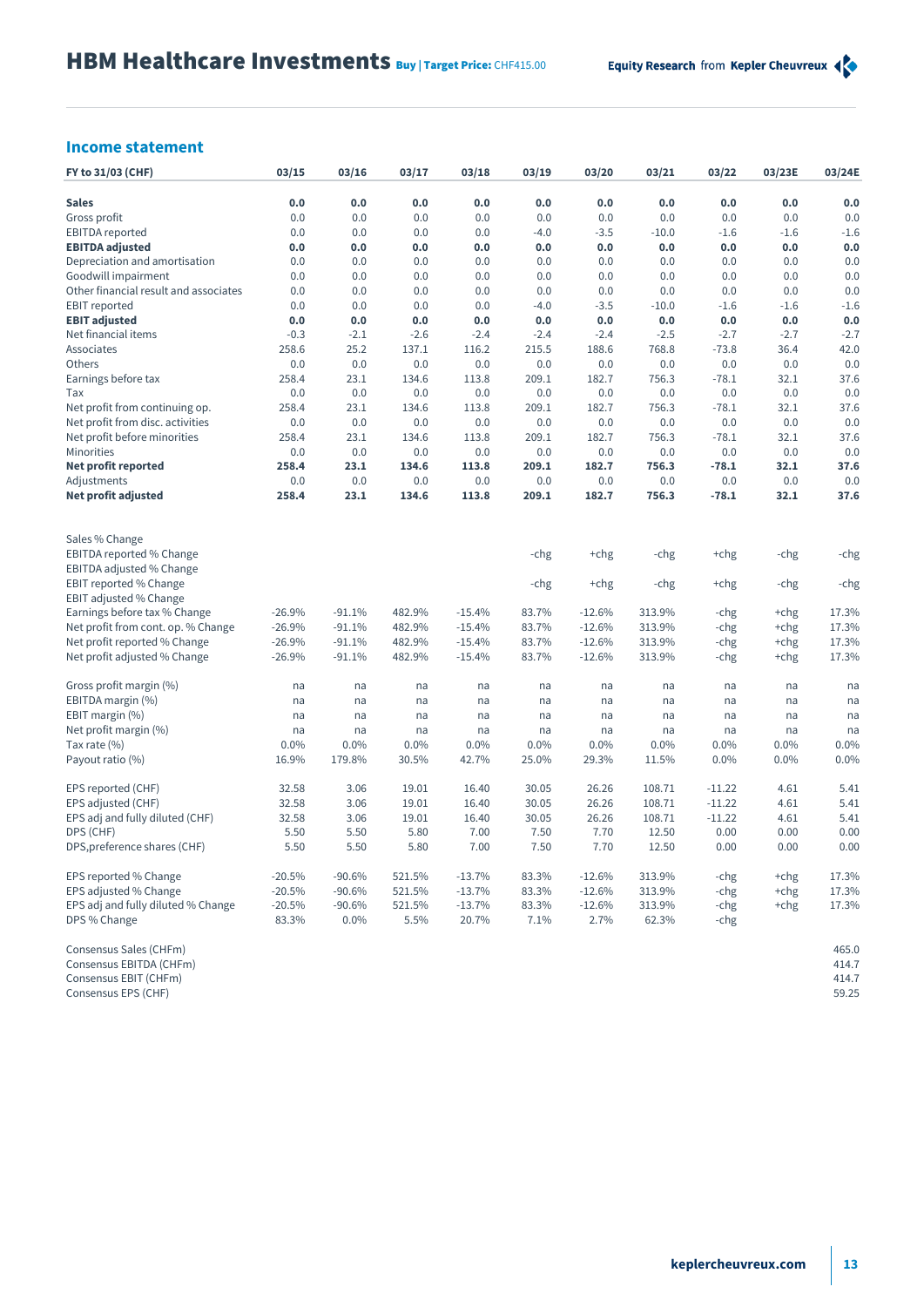## **Cash flow statement** Market data as of: 12 May 2022

| Market data as of: 12 May 2022 |  |  |  |
|--------------------------------|--|--|--|
|                                |  |  |  |

| FY to 31/03 (CHF)                | 03/15    | 03/16    | 03/17    | 03/18    | 03/19    | 03/20    | 03/21    | 03/22    | 03/23E  | 03/24E  |
|----------------------------------|----------|----------|----------|----------|----------|----------|----------|----------|---------|---------|
| Net profit before minorities     | 258.4    | 23.1     | 134.6    | 113.8    | 209.1    | 182.7    | 756.3    | $-78.1$  | 32.1    | 37.6    |
| Depreciation and amortisation    | 0.0      | 0.0      | 0.0      | 0.0      | 0.0      | 0.0      | 0.0      | 0.0      | 0.0     | 0.0     |
| Goodwill impairment              | 0.0      | 0.0      | 0.0      | 0.0      | 0.0      | 0.0      | 0.0      | 0.0      | 0.0     | 0.0     |
| Change in working capital        | 0.0      | 0.0      | 0.0      | 0.0      | 0.0      | 0.0      | 0.0      | 0.0      | 0.0     | 0.0     |
| Others                           | $-15.6$  | $-67.1$  | $-15.2$  | $-41.3$  | $-37.1$  | $-58.0$  | $-55.4$  | $-158.4$ | $-39.5$ | $-51.9$ |
| Levered post tax CF before capex | 242.8    | $-44.0$  | 119.3    | 72.5     | 171.9    | 124.7    | 700.9    | $-236.5$ | $-7.4$  | $-14.3$ |
| % Change                         | $-28.6%$ | -chg     | $+chg$   | $-39.2%$ | 137.0%   | $-27.5%$ | 462.0%   | -chg     | $+chg$  | -chg    |
| Capex                            | 0.0      | 0.0      | 0.0      | 0.0      | 0.0      | 0.0      | 0.0      | 0.0      | 0.0     | 0.0     |
| <b>Free cash flow</b>            | 242.8    | $-44.0$  | 119.3    | 72.5     | 171.9    | 124.7    | 700.9    | $-236.5$ | $-7.4$  | $-14.3$ |
| % Change                         | $-28.6%$ | -chg     | $+chg$   | $-39.2%$ | 137.0%   | $-27.5%$ | 462.0%   | -chg     | $+chg$  | -chg    |
| Acquisitions                     | $-323.3$ | $-395.9$ | $-405.0$ | $-556.5$ | $-534.0$ | $-515.7$ | $-729.7$ | 0.0      | 0.0     | 0.0     |
| <b>Divestments</b>               | 461.7    | 476.5    | 444.9    | 661.6    | 710.8    | 611.6    | 952.4    | $-22.5$  | 51.0    | 56.1    |
| Dividend paid                    | $-23.6$  | $-42.3$  | $-39.2$  | $-40.8$  | $-38.1$  | 0.0      | 0.0      | 0.0      | 0.0     | 0.0     |
| Share buy back                   | $-78.9$  | $-35.9$  | $-29.1$  | $-9.9$   | $-6.1$   | $-0.8$   | 22.2     | 22.2     | 22.2    | 22.2    |
| Capital increases                | 0.0      | 0.0      | 0.0      | 0.0      | 0.0      | 0.0      | 0.0      | 0.0      | 0.0     | 0.0     |
| Others                           | $-184.8$ | 6.0      | 14.2     | $-116.9$ | $-256.3$ | $-263.9$ | $-740.7$ | 112.0    | 1.9     | $-3.7$  |
| Change in net financial debt     | $-93.9$  | 35.6     | $-105.2$ | $-10.1$  | $-48.3$  | 44.2     | $-205.0$ | 124.8    | $-67.7$ | $-60.3$ |
| Change in cash and cash equiv.   | 93.5     | $-25.6$  | 104.2    | 4.2      | 45.5     | $-39.7$  | 200.2    | $-204.0$ | 148.4   | 60.3    |
| <b>Attributable FCF</b>          | 242.8    | $-44.0$  | 119.3    | 72.5     | 171.9    | 124.7    | 700.9    | $-236.5$ | $-7.4$  | $-14.3$ |
| Cash flow per share (CHF)        | 30.61    | $-5.82$  | 16.86    | 10.45    | 24.71    | 17.93    | 100.74   | $-33.99$ | $-1.06$ | $-2.05$ |
| % Change                         | $-22.3%$ | -chg     | $+chg$   | $-38.0%$ | 136.5%   | $-27.5%$ | 462.0%   | -chg     | $+chg$  | -chg    |
| FCF per share (CHF)              | 30.61    | $-5.82$  | 16.86    | 10.45    | 24.71    | 17.93    | 100.74   | $-33.99$ | $-1.06$ | $-2.05$ |
| % Change                         | $-22.3%$ | -chg     | $+chg$   | $-38.0%$ | 136.5%   | $-27.5%$ | 462.0%   | -chg     | $+chg$  | -chg    |
| Capex / Sales (%)                | na       | na       | na       | na       | na       | na       | na       | na       | na      | na      |
| Capex / D&A (%)                  | na       | na       | na       | na       | na       | na       | na       | na       | na      | na      |
| Cash flow / Sales (%)            | na       | na       | na       | na       | na       | na       | na       | na       | na      | na      |
| FCF / Sales (%)                  | na       | na       | na       | na       | na       | na       | na       | na       | na      | na      |
| FCF Yield (%)                    | 34.4%    | $-5.8%$  | 16.8%    | 8.5%     | 15.1%    | 9.1%     | 36.5%    | $-10.3%$ | $-0.4%$ | $-0.8%$ |
| Unlevered FCF Yield (%)          | 38.6%    | $-5.7%$  | 16.3%    | 8.3%     | 15.9%    | 10.0%    | 39.1%    | $-10.5%$ | $-0.3%$ | $-0.8%$ |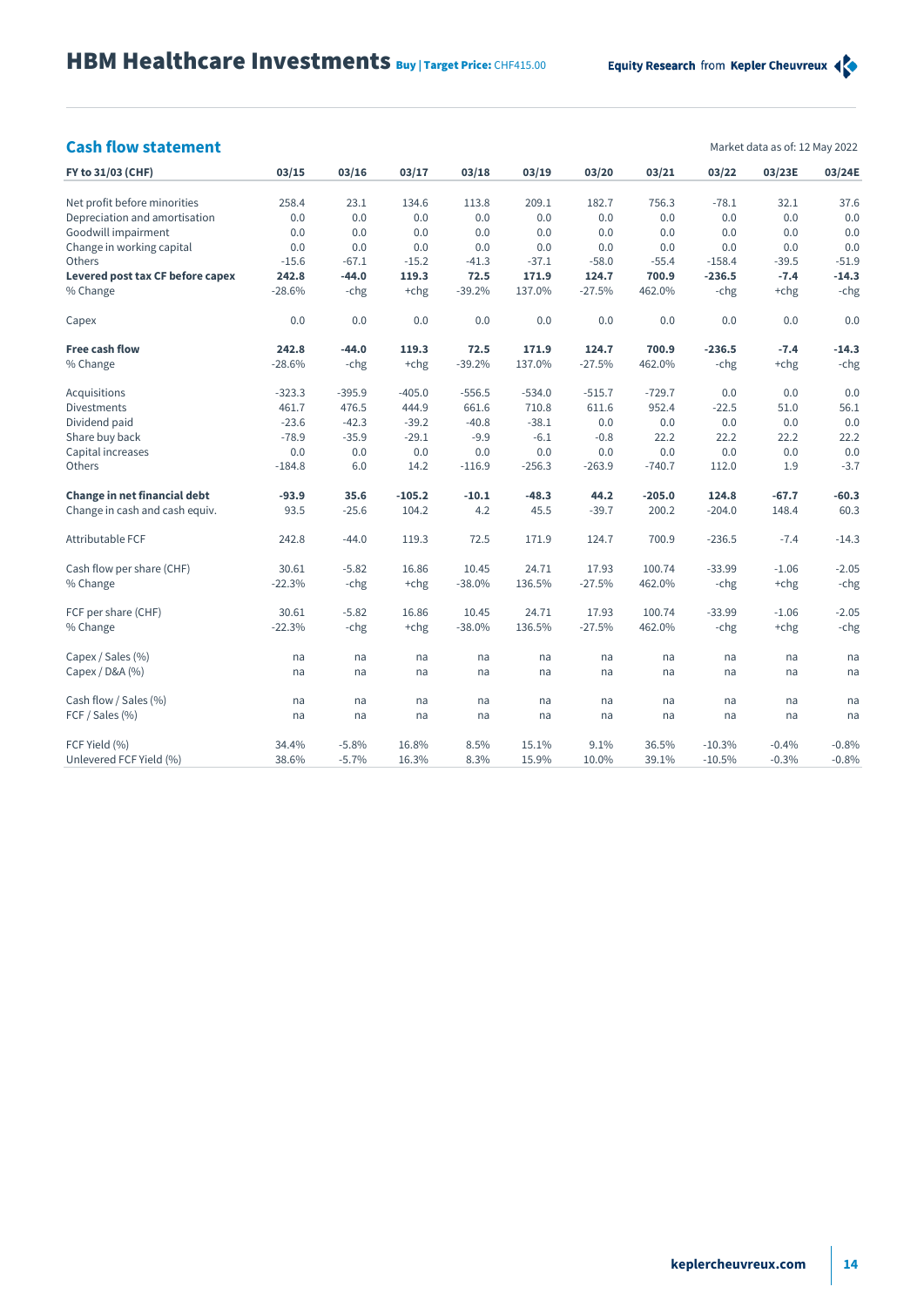## **Balance sheet**

| FY to 31/03 (CHF)                   | 03/15   | 03/16   | 03/17   | 03/18   | 03/19   | 03/20    | 03/21    | 03/22    | 03/23E   | 03/24E   |
|-------------------------------------|---------|---------|---------|---------|---------|----------|----------|----------|----------|----------|
| Cash and cash equivalents           | 140.4   | 114.8   | 219.0   | 223.2   | 268.7   | 229.0    | 429.2    | 225.2    | 373.6    | 433.9    |
| Inventories                         | 0.0     | 0.0     | 0.0     | 0.0     | 0.0     | 0.0      | 0.0      | 0.0      | 0.0      | 0.0      |
| Accounts receivable                 | 0.2     | 0.2     | 0.4     | 0.4     | 0.6     | 0.2      | 0.2      | 0.0      | 0.0      | 0.0      |
| Other current assets                | 0.0     | 0.0     | 0.0     | 0.0     | 0.0     | 0.0      | 0.0      | 0.0      | 0.0      | 0.0      |
| <b>Current assets</b>               | 140.6   | 115.0   | 219.4   | 223.6   | 269.2   | 229.2    | 429.3    | 225.2    | 373.6    | 433.9    |
| Tangible assets                     | 0.0     | 0.0     | 0.0     | 0.0     | 0.0     | 0.0      | 0.0      | 0.0      | 0.0      | 0.0      |
| Goodwill                            | 0.0     | 0.0     | 0.0     | 0.0     | 0.0     | 0.0      | 0.0      | 0.0      | 0.0      | 0.0      |
| Other Intangible assets             | 0.0     | 0.0     | 0.0     | 0.0     | 0.0     | 0.0      | 0.0      | 0.0      | 0.0      | 0.0      |
| <b>Financial assets</b>             | 1,050.6 | 1,007.6 | 1,126.8 | 1,193.6 | 1,262.4 | 1,347.0  | 2,105.2  | 1,947.0  | 2,032.0  | 2,125.5  |
| Other non-current assets            | 0.0     | 0.0     | 0.0     | 0.0     | 0.0     | 0.0      | 0.0      | 0.0      | 0.0      | 0.0      |
| <b>Non-current assets</b>           | 1,050.6 | 1,007.6 | 1,126.8 | 1,193.6 | 1,262.4 | 1,347.0  | 2,105.2  | 1,947.0  | 2,032.0  | 2,125.5  |
| Short term debt                     | 63.5    | 0.0     | 156.5   | 164.6   | 126.1   | 26.3     | 257.7    | 0.0      | 0.0      | 0.0      |
| Accounts payable                    | 0.0     | 0.0     | 0.0     | 0.0     | 0.0     | 0.0      | 0.0      | 0.0      | 0.0      | 0.0      |
| Other short term liabilities        | 3.1     | 3.8     | 3.8     | 3.0     | 3.5     | 3.1      | 53.1     | 2.8      | 2.8      | 2.8      |
| <b>Current liabilities</b>          | 66.6    | 3.8     | 160.3   | 167.5   | 129.6   | 29.4     | 310.8    | 2.8      | 2.8      | 2.8      |
| Long term debt                      | 0.0     | 98.9    | 99.1    | 99.2    | 99.4    | 99.6     | 49.8     | 148.9    | 148.9    | 148.9    |
| Pension provisions                  | 0.0     | 0.0     | 0.0     | 0.0     | 0.0     | 0.0      | 0.0      | 0.0      | 0.0      | 0.0      |
| IFRS16 Debt                         | 0.0     | 0.0     | 0.0     | 0.0     | 0.0     | 0.0      | 0.0      | 0.0      | 0.0      | 0.0      |
| Other long term provisions          | 50.4    | 0.0     | 0.0     | 0.0     | 0.0     | 17.2     | 24.7     | 38.5     | 28.9     | 21.7     |
| Other long term liabilities         | 0.0     | 0.0     | 0.0     | 0.0     | 0.0     | 0.0      | 0.0      | 0.0      | 0.0      | 0.0      |
| <b>Non-current liabilities</b>      | 50.4    | 98.9    | 99.1    | 99.2    | 99.4    | 116.7    | 74.5     | 187.5    | 177.8    | 170.6    |
| Shareholders' equity                | 1,074.2 | 1,019.9 | 1,086.9 | 1,150.5 | 1,302.6 | 1,430.1  | 2,149.2  | 1,982.0  | 2,225.1  | 2,386.1  |
| Minority interests                  | 0.0     | 0.0     | 0.0     | 0.0     | 0.0     | 0.0      | 0.0      | 0.0      | 0.0      | 0.0      |
| <b>Total equity</b>                 | 1,074.2 | 1,019.9 | 1,086.9 | 1,150.5 | 1,302.6 | 1,430.1  | 2,149.2  | 1,982.0  | 2,225.1  | 2,386.1  |
| <b>Balance sheet total</b>          | 1,191.2 | 1,122.7 | 1,346.2 | 1,417.3 | 1,531.6 | 1,576.2  | 2,534.6  | 2,172.3  | 2,405.7  | 2,559.5  |
| % Change                            | 28.7%   | $-5.8%$ | 19.9%   | 5.3%    | 8.1%    | 2.9%     | 60.8%    | $-14.3%$ | 10.7%    | 6.4%     |
| Book value per share (CHF)          | 135.46  | 135.09  | 153.51  | 165.71  | 187.23  | 205.56   | 308.93   | 284.90   | 319.83   | 342.98   |
| % Change                            | 27.0%   | $-0.3%$ | 13.6%   | 7.9%    | 13.0%   | 9.8%     | 50.3%    | $-7.8%$  | 12.3%    | 7.2%     |
| Net financial debt                  | $-76.9$ | $-15.9$ | 36.6    | 40.6    | $-43.1$ | $-103.2$ | $-121.7$ | $-76.3$  | $-224.7$ | $-285.0$ |
| IFRS16 Debt                         | 0.0     | 0.0     | 0.0     | 0.0     | 0.0     | 0.0      | 0.0      | 0.0      | 0.0      | 0.0      |
| Pension provisions                  | 0.0     | 0.0     | 0.0     | 0.0     | 0.0     | 0.0      | 0.0      | 0.0      | 0.0      | 0.0      |
| Others                              | 0.0     | 0.0     | 0.0     | 0.0     | 0.0     | 0.0      | 0.0      | 0.0      | 0.0      | 0.0      |
| Net debt                            | $-76.9$ | $-15.9$ | 36.6    | 40.6    | $-43.1$ | $-103.2$ | $-121.7$ | $-76.3$  | $-224.7$ | $-285.0$ |
| Net fi. debt (+IFRS16) / EBITDA (x) | na      | na      | na      | na      | na      | na       | na       | na       | na       | na       |
| Trade working capital               | 0.2     | 0.2     | 0.4     | 0.4     | 0.6     | 0.2      | 0.2      | 0.0      | 0.0      | 0.0      |
| Net working capital                 | $-2.9$  | $-3.6$  | $-3.3$  | $-2.5$  | $-2.9$  | $-2.9$   | $-53.0$  | $-2.7$   | $-2.7$   | $-2.7$   |
| NWC/Sales                           | na      | na      | na      | na      | na      | na       | na       | na       | na       | na       |
| Inventories/sales                   | na      | na      | na      | na      | na      | na       | na       | na       | na       | na       |
| Invested capital                    | $-2.9$  | $-3.6$  | $-3.3$  | $-2.5$  | $-2.9$  | $-2.9$   | $-53.0$  | $-2.7$   | $-2.7$   | $-2.7$   |
| Net fin. debt / FCF (x)             | $-0.3$  | 0.4     | 0.3     | 0.6     | $-0.3$  | $-0.8$   | $-0.2$   | 0.3      | 30.4     | 19.9     |
| Gearing (%)                         | $-7.2%$ | $-1.6%$ | 3.4%    | 3.5%    | $-3.3%$ | $-7.2%$  | $-5.7%$  | $-3.8%$  | $-10.1%$ | $-11.9%$ |
| Goodwill / Equity (%)               | 0.0%    | 0.0%    | 0.0%    | 0.0%    | 0.0%    | 0.0%     | 0.0%     | 0.0%     | 0.0%     | 0.0%     |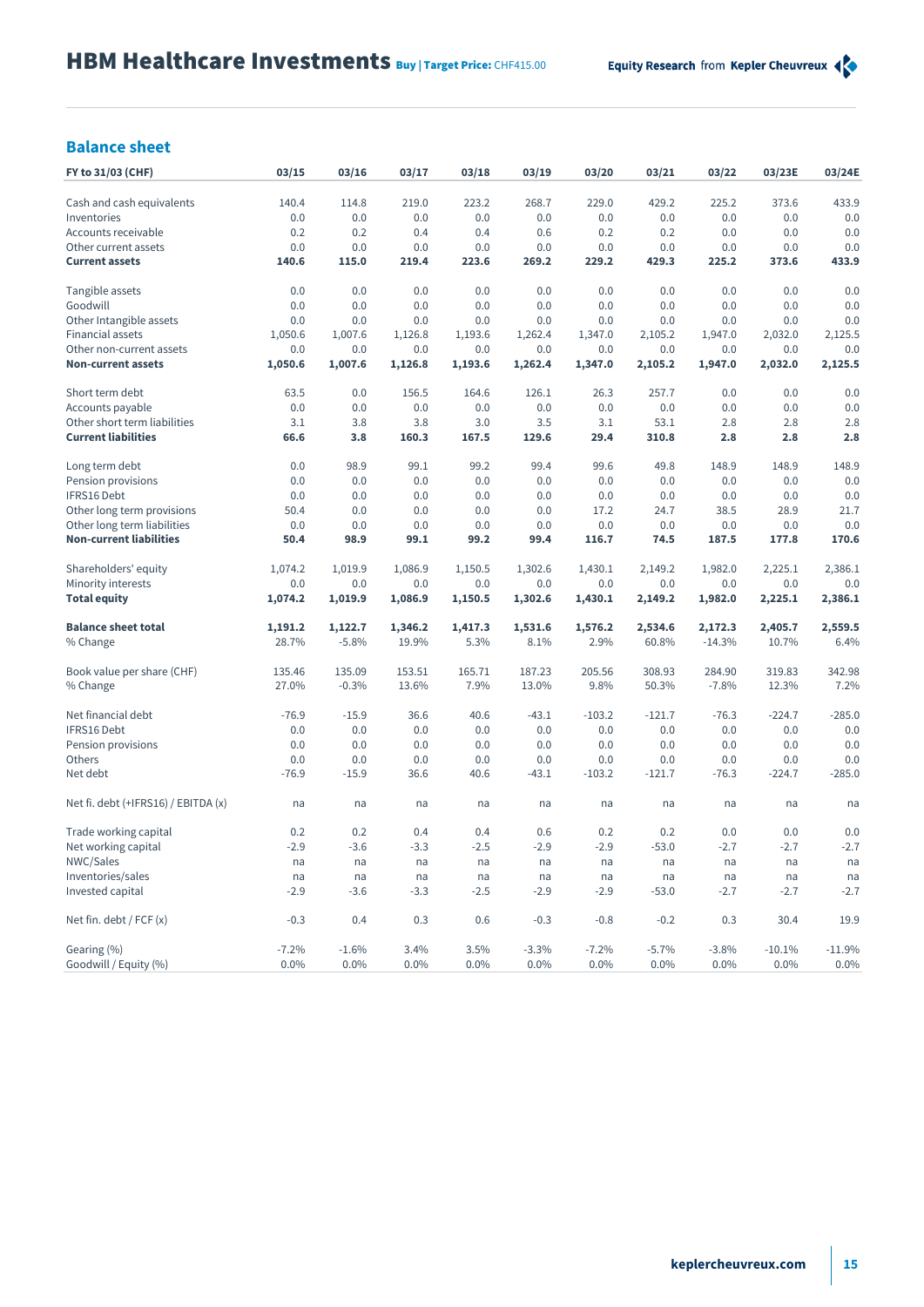# Research ratings and important disclosures

The term "KEPLER CHEUVREUX" shall, unless the context otherwise requires, mean each of KEPLER CHEUVREUX and its affiliates, subsidiaries and related companies (see "Regulators" table below).

The investment recommendation(s) referred to in this report was (were) completed on 12/05/2022 5:57 (GMT) and was first disseminated on 12/05/2022 5:59 (GMT).

Unless otherwise stated, all prices are aligned with the "Market Data date" on the front page of this report.

**Disclosure checklist - Potential conflict of interests**

| <b>Company Name</b>   | <b>ISIN</b>  | <b>Disclosure</b>                                                                                         |
|-----------------------|--------------|-----------------------------------------------------------------------------------------------------------|
| <b>HBM Healthcare</b> | CH0012627250 | KEPLER CHEUVREUX and the issuer have agreed that KEPLER CHEUVREUX will produce and disseminate investment |
| Investments           |              | research on the said issuer as a service to the issuer                                                    |

### **Organizational and administrative arrangements to avoid and prevent conflicts of interests**

KEPLER CHEUVREUX promotes and disseminates independent investment research and have implemented written procedures designed to identify and manage potential conflicts of interest that arise in connection with its research business, which are available upon request. The KEPLER CHEUVREUX research analysts and other staff involved in issuing and disseminating research reports operate independently of KEPLER CHEUVREUX Investment Banking business. Information barriers and procedures are in place between the research analysts and staff involved in securities trading for the account of KEPLER CHEUVREUX or clients to ensure that price sensitive information is handled according to applicable laws and regulations.

It is Kepler Cheuvreux' policy not to disclose the rating to the issuer before publication and dissemination. Nevertheless, this document, in whole or in part, and with the exclusion of ratings, target prices and any other information that could lead to determine its valuation, may have been provided to the issuer prior to publication and dissemination, solely with the aim of verifying factual accuracy.

Please refer to **www.keplercheuvreux.com** for further information relating to research and conflict of interest management.

### Analyst disclosures

The functional job title of the person(s) responsible for the recommendations contained in this report is Equity/Credit Research Analyst unless otherwise stated on the cover.

Name of the Research Analyst(s): Arsene Guekam

**Regulation AC - Analyst Certification:** Each Equity/Credit Research Analyst(s) listed on the front-page of this report, principally responsible for the preparation and content of all or any identified portion of this research report hereby certifies that, with respect to each issuer or security or any identified portion of the report with respect to an issuer or security that the equity research analyst covers in this research report, all of the views expressed in this research report accurately reflect their personal views about those issuer(s) or securities. Each Equity/Credit Research Analyst(s) also certifies that no part of their compensation was, is, or will be, directly or indirectly, related to the specific recommendation(s) or view(s) expressed by that equity research analyst in this research report.

Each Equity/Credit Research Analyst certifies that he is acting independently and impartially from KEPLER CHEUVREUX shareholders, directors and is not affected by any current or potential conflict of interest that may arise from any KEPLER CHEUVREUX activities.

Analyst Compensation: The research analyst(s) primarily responsible for the preparation of the content of the research report attest that no part of the analyst's(s') compensation was, is or will be, directly or indirectly, related to the specific recommendations expressed by the research analyst(s) in the research report. The research analyst's(s') compensation is, however, determined by the overall economic performance of KEPLER CHEUVREUX.

**Registration of non-US Analysts:** Unless otherwise noted, the non-US analysts listed on the front of this report are employees of KEPLER CHEUVREUX, which is a non-US affiliate and parent company of Kepler Capital Markets, Inc. a SEC registered and FINRA member broker-dealer. Equity/Credit Research Analysts employed by KEPLER CHEUVREUX, are not registered/qualified as research analysts under FINRA/NYSE rules, may not be associated persons of Kepler Capital Markets, Inc. and may not be subject to NASD Rule 2711 and NYSE Rule 472 restrictions on communications with covered companies, public appearances, and trading securities held by a research analyst account.

### Research ratings

| Kepler Cheuvreux rating split as of 12 May 2022 |      |       |
|-------------------------------------------------|------|-------|
| Rating Breakdown                                |      | B     |
| Buy                                             | 62%  | 69%   |
| Hold                                            | 29%  | 22%   |
| Reduce                                          | 6%   | $0\%$ |
| Not Rated/Under Review/Accept Offer             | 3%   | 9%    |
| Total                                           | 100% | 100%  |
| Source: Kepler Cheuvreux                        |      |       |

A: % of all research recommendations

B: % of issuers to which material services of investment firms are supplied

### 12 months rating history

The below table shows the history of recommendations and target prices changes issued by KEPLER CHEUVREUX research department (Equity and Credit) over a 12 months period.

| <b>Company Name</b>                                                     | Date | <b>Business Line</b> | Rating | <b>Target Price</b> | <b>Closing Price</b> |
|-------------------------------------------------------------------------|------|----------------------|--------|---------------------|----------------------|
| Credit research does not issue target prices. Left intentionally blank. |      |                      |        |                     |                      |

**Please refer to the following lin[k https://research.keplercheuvreux.com/disclosure/stock/](https://research.keplercheuvreux.com/app/disclosure) for a full list of investment recommendations issued over the last 12 months by the author(s) and contributor(s) of this report on any financial instruments.**

### Equity research

### **Rating system**

KEPLER CHEUVREUX equity research ratings and target prices are issued in absolute terms, not relative to any given benchmark. A rating on a stock is set after assessing the twelve months expected upside or downside of the stock derived from the analyst's fair value (target price) and in the light of the risk profile of the company. Ratings are defined as follows:

**Buy**: The minimum expected upside is 10% over next 12 months (the minimum required upside could be higher in light of the company's risk profile).

**Hold**: The expected upside is below 10% (the expected upside could be higher in light of the company's risk profile).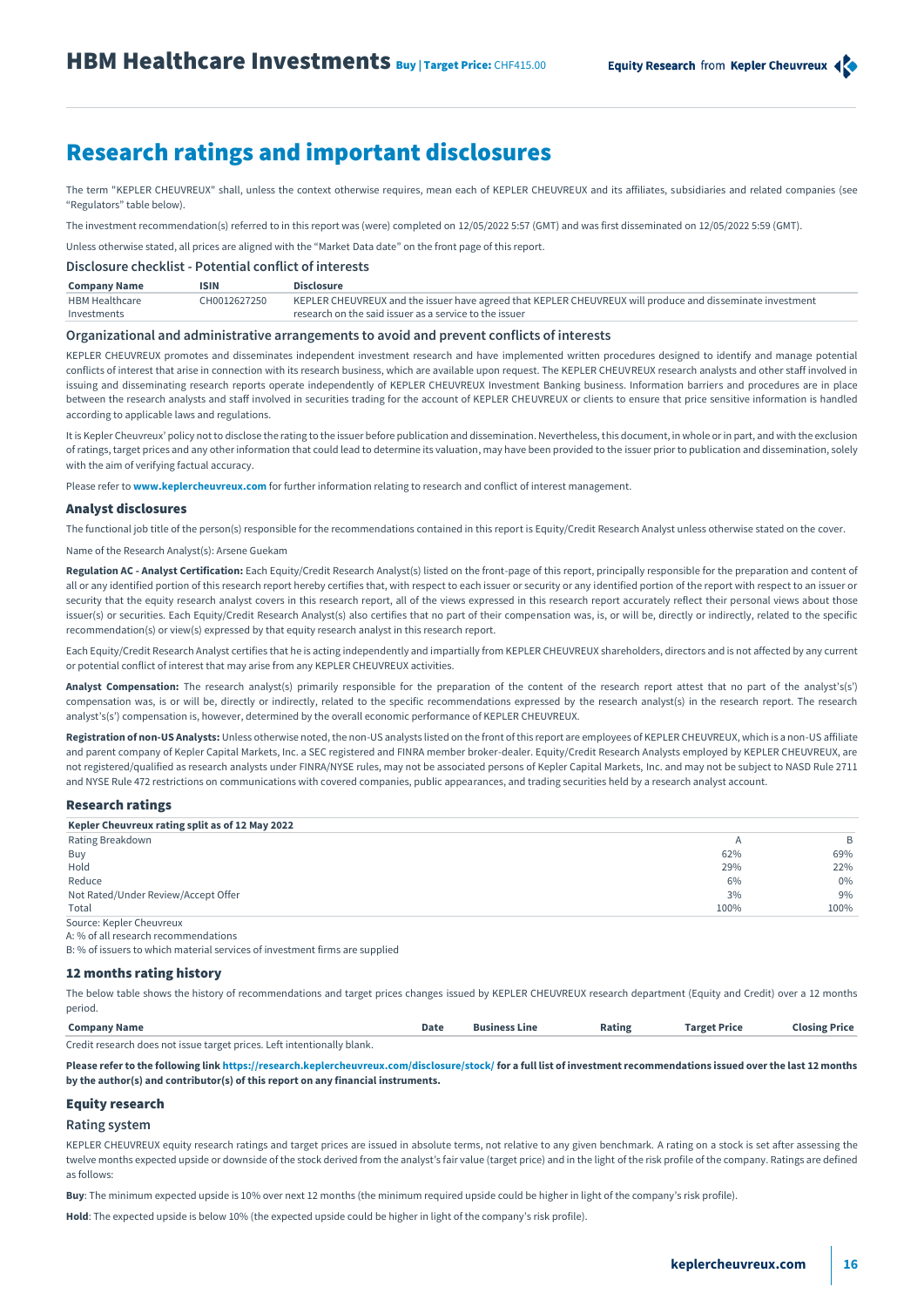**Reduce:** There is an expected downside.

Accept offer: In the context of a total or partial take-over bid, squeeze-out or similar share purchase proposals, the offer price is considered to be fairly valuing the shares.

**Reject offer:** In the context of a total or partial take-over bid, squeeze-out or similar share purchase proposals, the offered price is considered to be undervaluing the shares.

**Under review:** An event occurred with an expected significant impact on our target price and we cannot issue a recommendation before having processed that new information and/or without a new share price reference.

### **Not rated**: The stock is not covered.

**Restricted**: A recommendation, target price and/or financial forecast is not disclosed further to compliance and/or other regulatory considerations.

Due to share prices volatility, ratings and target prices may occasionally and temporarily be inconsistent with the above definition.

### **Valuation methodology and risks**

Unless otherwise stated in this report, target prices and investment recommendations are determined based on fundamental research methodologies and relies on commonly used valuation methodologies such as Discounted Cash Flow (DCF), valuation multiples comparison with history and peers, Dividend Discount Model (DDM).

Valuation methodologies and models can be highly dependent on macroeconomic factors (such as the price of commodities, exchange rates and interest rates) as well as other external factors including taxation, regulation and geopolitical changes (such as tax policy changes, strikes or war). In addition, investors' confidence and market sentiment can affect the valuation of companies. The valuation is also based on expectations that might change rapidly and without notice, depending on developments specific to individual industries. Whichever valuation method is used there is a significant risk that the target price will not be achieved within the expected timeframe.

Unless otherwise stated, models used are proprietary. Additional information about the proprietary models used in this report is accessible on request.

### **KEPLER CHEUVREUX' equity research policy is to update research rating when it deems appropriate in the light of new findings, markets development and any relevant information that can impact the analyst's view and opinion.**

### Regulators

| Location                                               | Regulator                                       | Abbreviation |
|--------------------------------------------------------|-------------------------------------------------|--------------|
| <b>KEPLER CHEUVREUX S.A - France</b>                   | Autorité des Marchés Financiers                 | AMF          |
| KEPLER CHEUVREUX, Sucursal en España                   | Comisión Nacional del Mercado de Valores        | <b>CNMV</b>  |
| KEPLER CHEUVREUX, Frankfurt branch                     | Bundesanstalt für Finanzdienstleistungsaufsicht | <b>BaFin</b> |
| KEPLER CHEUVREUX, Milan branch                         | Commissione Nazionale per le Società e la Borsa | CONSOB       |
| KEPLER CHEUVREUX, Amsterdam branch                     | Autoriteit Financiële Markten                   | <b>AFM</b>   |
| Kepler Capital Markets SA - Switzerland, Zurich branch | Swiss Financial Market Supervisory Authority    | <b>FINMA</b> |
| Kepler Capital Markets, Inc.                           | Financial Industry Regulatory Authority         | <b>FINRA</b> |
| KEPLER CHEUVREUX, London branch                        | <b>Financial Conduct Authority</b>              | <b>FCA</b>   |
| KEPLER CHEUVREUX, Vienna branch                        | Austrian Financial Services Authority           | <b>FMA</b>   |
| KEPLER CHEUVREUX, Stockholm Branch                     | Finansinspektionen                              | -FI          |
| KEPLER CHEUVREUX Oslo Branch                           | Finanstilsynet                                  | <b>NFSA</b>  |
| KEPLER CHEUVREUX, Bruxelles Branch                     | Autorité des Services et Marchés Financiers     | <b>FSMA</b>  |

KEPLER CHEUVREUX is authorised and regulated by both Autorité de Contrôle Prudentiel and Autorité des Marchés Financiers.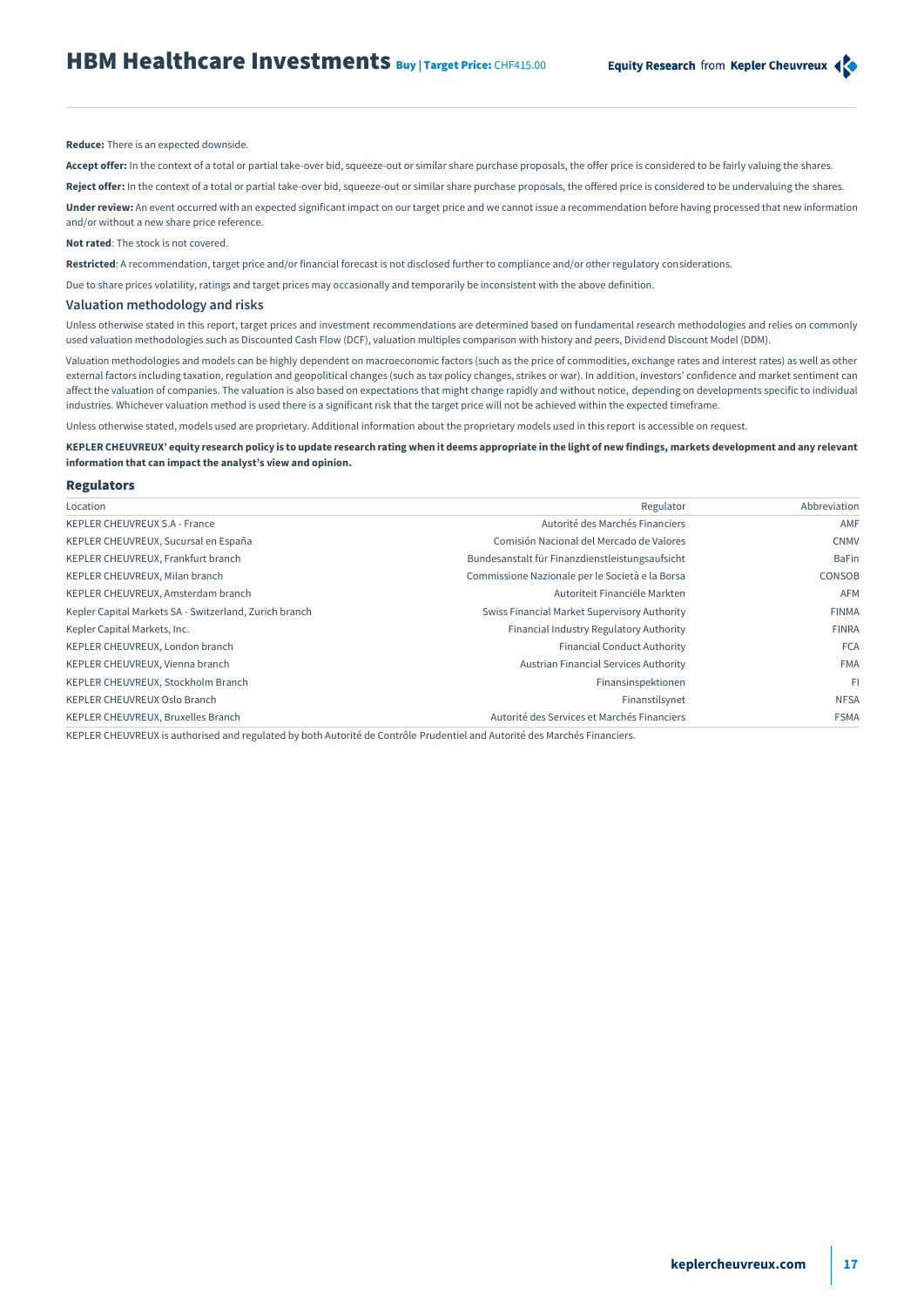# Legal and disclosure information

## Other disclosures

### **This product is not for distribution to retail clients.**

MIFID 2 WARNING: We remind you that pursuant to MiFID 2, it is your responsibility, as a recipient of this research document, to determine whether or not your firm is impacted by the provisions of the Directive 2014/65/EU of the European Parliament and of the Council of 15 May 2014 on markets in financial instruments ("MiFID 2") regarding the unbundling of research and execution (the "MiFID 2 Research Rules"). For any request on the provision of research documents, please send an email to **[crystal.team@keplercheuvreux.com.](mailto:crystal.team@keplercheuvreux.com)**

The information contained in this publication was obtained from various publicly available sources believed to be reliable, but has not been independently verified by KEPLER CHEUVREUX. KEPLER CHEUVREUX does not warrant the completeness or accuracy of such information and does not accept any liability with respect to the accuracy or completeness of such information, except to the extent required by applicable law.

**This publication is a brief summary and does not purport to contain all available information on the subjects covered. Further information may be available on request. This publication is for information purposes only and shall not be construed as an offer or solicitation for the subscription or purchase or sale of any securities, or as an invitation, inducement or intermediation for the sale, subscription or purchase of any securities, or for engaging in any other transaction.**

Any opinions, projections, forecasts or estimates in this report are those of the author only, who has acted with a high degree of expertise. They reflect only the current views of the author at the date of this report and are subject to change without notice. KEPLER CHEUVREUX has no obligation to update, modify or amend this publication or to otherwise notify a reader or recipient of this publication in the event that any matter, opinion, projection, forecast or estimate contained herein, changes or subsequently becomes inaccurate, or if research on the subject company is withdrawn. The analysis, opinions, projections, forecasts and estimates expressed in this report were in no way affected or influenced by the issuer. The author of this publication benefits financially from the overall success of KEPLER CHEUVREUX.

The investments referred to in this publication may not be suitable for all recipients. Recipients are urged to base their investment decisions upon their own appropriate investigations that they deem necessary. Any loss or other consequence arising from the use of the material contained in this publication shall be the sole and exclusive responsibility of the investor and KEPLER CHEUVREUX accepts no liability for any such loss or consequence. In the event of any doubt about any investment, recipients should contact their own investment, legal and/or tax advisers to seek advice regarding the appropriateness of investing. Some of the investments mentioned in this publication may not be readily liquid investments. Consequently it may be difficult to sell or realise such investments. The past is not necessarily a guide to future performance of an investment. The value of investments and the income derived from them may fall as well as rise and investors may not get back the amount invested. Some investments discussed in this publication may have a high level of volatility. High volatility investments may experience sudden and large falls in their value which may cause losses. International investing includes risks related to political and economic uncertainties of foreign countries, as well as currency risk.

To the extent permitted by applicable law, no liability whatsoever is accepted for any direct or consequential loss, damages, costs or prejudices whatsoever arising from the use of this publication or its contents.

### Country and region disclosures

**United Kingdom**: This document is for persons who are Eligible Counterparties or Professional Clients only and is exempt from the general restriction in section 21 of the Financial Services and Markets Act 2000 on the communication of invitations or inducements to engage in investment activity on the grounds that it is being distributed in the United Kingdom only to persons of a kind described in Articles 19(5) (Investment professionals) and 49(2) (High net worth companies, unincorporated associations, etc.) of the Financial Services and Markets Act 2000 (Financial Promotion) Order 2005 (as amended). It is not intended to be distributed or passed on, directly or indirectly, to any other class of persons. Any investment to which this document relates is available only to such persons, and other classes of person should not rely on this document.

**United States**: This communication is only intended for, and will only be distributed to, persons residing in any jurisdictions where such distribution or availability would not be contrary to local law or regulation. This communication must not be acted upon or relied on by persons in any jurisdiction other than in accordance with local law or regulation and where such person is an investment professional with the requisite sophistication to understand an investment in such securities of the type communicated and assume the risks associated therewith.

This communication is confidential and is intended solely for the addressee. It is not to be forwarded to any other person or copied without the permission of the sender. This communication is provided for information only. It is not a personal recommendation or an offer to sell or a solicitation to buy the securities mentioned. Investors should obtain independent professional advice before making an investment.

Notice to U.S. Investors: This material is not for distribution in the United States, except to "major US institutional investors" as defined in SEC Rule 15a-6 ("Rule 15a-6"). KEPLER CHEUVREUX has entered into a 15a-6 Agreement with Kepler Capital Markets, Inc. ("KCM, Inc.") which enables this report to be furnished to certain U.S. recipients in reliance on Rule 15a-6 through KCM, Inc.

Each U.S. recipient of this report represents and agrees, by virtue of its acceptance thereof, that it is a "major U.S. institutional investor" (as such term is defined in Rule 15a-6) and that it understands the risks involved in executing transactions in such securities. Any U.S. recipient of this report that wishes to discuss or receive additional information regarding any security or issuer mentioned herein, or engage in any transaction to purchase or sell or solicit or offer the purchase or sale of such securities, should contact a registered representative of KCM, Inc.

KCM, Inc. is a broker-dealer registered with the Securities and Exchange Commission ("SEC") under the U.S. Securities Exchange Act of 1934, as amended, Member of the Financial Industry Regulatory Authority ("FINRA") and Member of the Securities Investor Protection Corporation ("SIPC"). Pursuant to SEC Rule 15a-6, you must contact a Registered Representative of KCM, Inc. if you are seeking to execute a transaction in the securities discussed in this report. You can reach KCM, Inc. at Tower 49, 12 East 49th Street, Floor 36, New York, NY 10017, Compliance Department (212) 710-7625; Operations Department (212) 710-7606; Trading Desk (212) 710-7602. Further information is also available at www.keplercheuvreux.com. You may obtain information about SIPC, including the SIPC brochure, by contacting SIPC directly at 202-371-8300; website: http://www.sipc.org/.

KCM, Inc. is a wholly owned subsidiary of KEPLER CHEUVREUX. KEPLER CHEUVREUX , registered on the Paris Register of Companies with the number 413 064 841 (1997 B 10253), whose registered office is located at 112 avenue Kléber, 75016 Paris, is authorised and regulated by both Autorité de Contrôle Prudentiel (ACP) and Autorité des Marchés Financiers (AMF).

Nothing herein excludes or restricts any duty or liability to a customer that KCM, Inc. may have under applicable law. Investment products provided by or through KCM, Inc. are not insured by the Federal Deposit Insurance Corporation and are not deposits or other obligations of any insured depository institution, may lose value and are not guaranteed by the entity that published the research as disclosed on the front page and are not guaranteed by KCM, Inc.

Investing in non-U.S. Securities may entail certain risks. The securities referred to in this report and non-U.S. issuers may not be registered under the U.S. Securities Act of 1933, as amended, and the issuer of such securities may not be subject to U.S. reporting and/or other requirements. Rule 144A securities may be offered or sold only to persons in the U.S. who are Qualified Institutional Buyers within the meaning of Rule 144A under the Securities Act. The information available about non-U.S. companies may be limited, and non-U.S. companies are generally not subject to the same uniform auditing and reporting standards as U.S. companies. Securities of some non-U.S. companies may not be as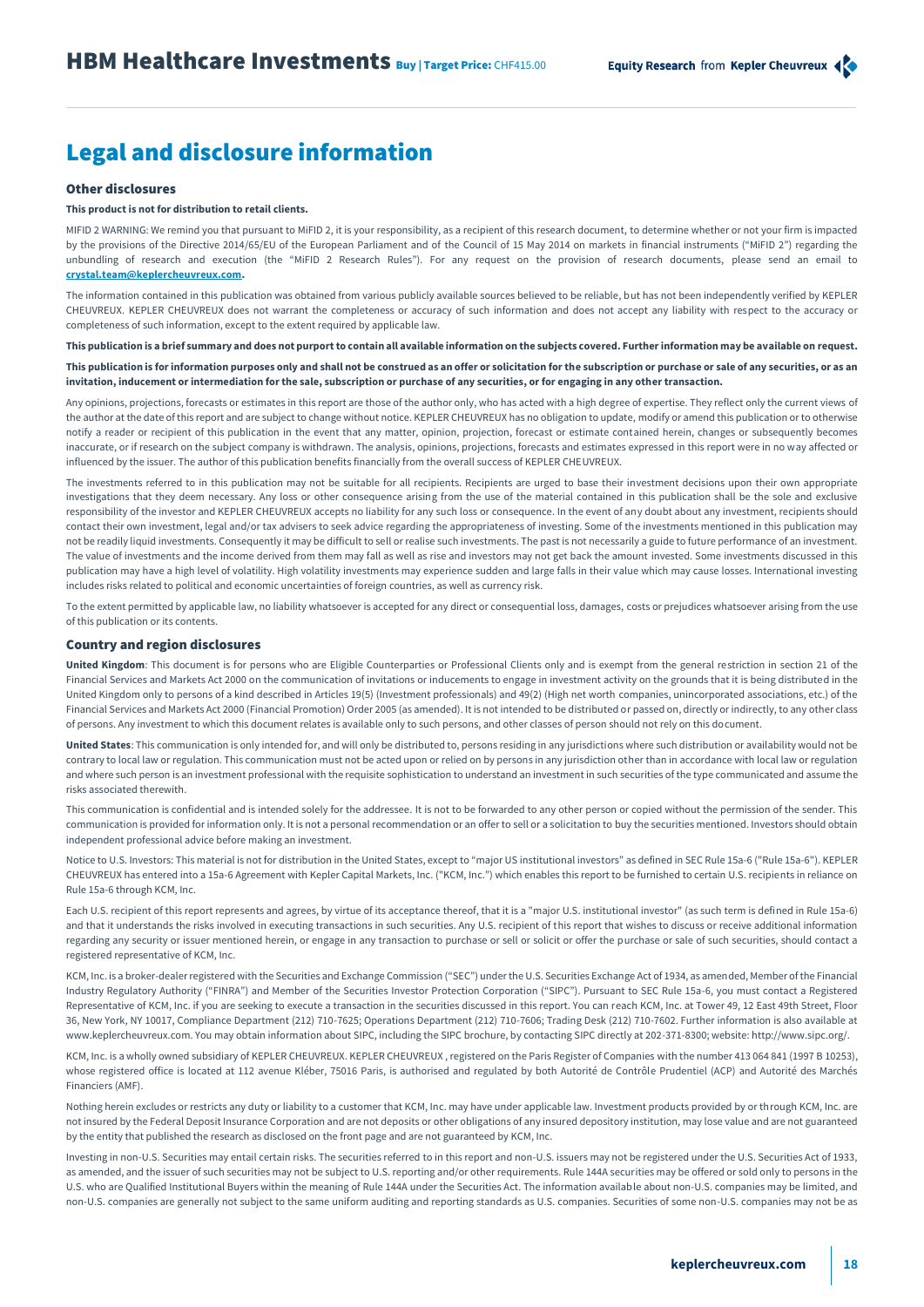liquid as securities of comparable U.S. companies. Securities discussed herein may be rated below investment grade and should therefore only be considered for inclusion in accounts qualified for speculative investment.

Analysts employed by KEPLER CHEUVREUX SA, a non-U.S. broker-dealer, are not required to take the FINRA analyst exam. The information contained in this report is intended solely for certain "major U.S. institutional investors" and may not be used or relied upon by any other person for any purpose. Such information is provided for informational purposes only and does not constitute a solicitation to buy or an offer to sell any securities under the Securities Act of 1933, as amended, or under any other U.S. federal or state securities laws, rules or regulations. The investment opportunities discussed in this report may be unsuitable for certain investors depending on their specific investment objectives, risk tolerance and financial position.

In jurisdictions where KCM, Inc. is not registered or licensed to trade in securities, or other financial products, transactions may be executed only in accordance with applicable law and legislation, which may vary from jurisdiction to jurisdiction and which may require that a transaction be made in accordance with applicable exemptions from registration or licensing requirements.

The information in this publication is based on sources believed to be reliable, but KCM, Inc. does not make any representation with respect to its completeness or accuracy. All opinions expressed herein reflect the author's judgment at the original time of publication, without regard to the date on which you may receive such information, and are subject to change without notice.

KCM, Inc. and/or its affiliates may have issued other reports that are inconsistent with, and reach different conclusions from, the information presented in this report. These publications reflect the different assumptions, views and analytical methods of the analysts who prepared them. Past performance should not be taken as an indication or guarantee of future performance, and no representation or warranty, express or implied, is provided in relation to future performance.

KCM, Inc. and any company affiliated with it may, with respect to any securities discussed herein: (a) take a long or short position and buy or sell such securities; (b) act as investment and/or commercial bankers for issuers of such securities; (c) act as market makers for such securities; (d) serve on the board of any issuer of such securities; and (e) act as paid consultant or advisor to any issuer. The information contained herein may include forward-looking statements within the meaning of U.S. federal securities laws that are subject to risks and uncertainties. Factors that could cause a company's actual results and financial condition to differ from expectations include, without limitation: political uncertainty, changes in general economic conditions that adversely affect the level of demand for the company's products or services, changes in foreign exchange markets, changes in international and domestic financial markets and in the competitive environment, and other factors relating to the foregoing. All forward-looking statements contained in this report are qualified in their entirety by this cautionary statement.

**France**: This publication is issued and distributed in accordance with legal or regulatory requirements relating to independent investment research, as defined under Article 36 of the EU delegated regulation n°565/2017.

**Germany**: This report must not be distributed to persons who are retail clients in the meaning of Sec. 31a para. 3 of the German Securities Trading Act (Wertpapierhandelsgesetz – "WpHG"). This report may be amended, supplemented or updated in such manner and as frequently as the author deems.

**Italy**: This document is issued by KEPLER CHEUVREUX Milan branch, authorised in France by the Autorité des Marchés Financiers (AMF) and the Autorité de Contrôle Prudentiel (ACP) and registered in Italy by the Commissione Nazionale per le Società e la Borsa (CONSOB) and is distributed by KEPLER CHEUVREUX. This document is for Eligible Counterparties or Professional Clients only as defined by the CONSOB Regulation 16190/2007 (art. 26 and art. 58).Other classes of persons should not rely on this document. Reports on issuers of financial instruments listed by Article 180, paragraph 1, letter a) of the Italian Consolidated Act on Financial Services (Legislative Decree No. 58 of 24/2/1998, as amended from time to time) must comply with the requirements envisaged by articles 69 to 69-novies of CONSOB Regulation 11971/1999. According to these provisions KEPLER CHEUVREUX warns on the significant interests of KEPLER CHEUVREUX indicated in Annex 1 hereof, confirms that there are not significant financial interests of KEPLER CHEUVREUX in relation to the securities object of this report as well as other circumstance or relationship with the issuer of the securities object of this report (including but not limited to conflict of interest, significant shareholdings held in or by the issuer and other significant interests held by KEPLER CHEUVREUX or other entities controlling or subject to control by KEPLER CHEUVREUX in relation to the issuer which may affect the impartiality of this document]. Equities discussed herein are covered on a continuous basis with regular reports at results release. Reports are released on the date shown on cover and distributed via print and email. KEPLER CHEUVREUX branch di Milano analysts is not affiliated with any professional groups or organisations. All estimates are by KEPLER CHEUVREUX unless otherwise stated.

Spain: This document is only intended for persons who are Eligible Counterparties or Professional Clients within the meaning of Article 78bis and Article 78ter of the Spanish Securities Market Act. It is not intended to be distributed or passed on, directly or indirectly, to any other class of persons. This report has been issued by KEPLER CHEUVREUX Sucursal en España registered in Spain by the Comisión Nacional del Mercado de Valores (CNMV) in the foreign investments firms registry and it has been distributed in Spain by it or by KEPLER CHEUVREUX authorised and regulated by both Autorité de Contrôle Prudentiel and Autorité des Marchés Financiers. There is no obligation to either register or file any report or any supplemental documentation or information with the CNMV. In accordance with the Spanish Securities Market Law (Ley del Mercado de Valores), there is no need for the CNMV to verify, authorise or carry out a compliance review of this document or related documentation, and no information needs to be provided.

Switzerland: This publication is intended to be distributed to professional investors in circumstances such that there is no public offer. This publication does not constitute a prospectus within the meaning of Articles 652a and 1156 of the Swiss Code of Obligations.

Canada: The information contained herein is not, and under no circumstances is to be construed as, a prospectus, an advertisement, a public offering, an offer to sell securities described herein, solicitation of an offer to buy securities described herein, in Canada or any province or territory thereof. Any offer or sale of the securities described herein in Canada will be made only under an exemption from the requirements to file a prospectus with the relevant Canadian securities regulators and only by a dealer properly registered under applicable securities laws or, alternatively, pursuant to an exemption from the dealer registration requirement in the relevant province or territory of Canada in which such offer or sale is made. Under no circumstances is the information contained herein to be construed as investment advice in any province or territory of Canada and is not tailored to the needs of the recipient. In Canada, the information contained herein is intended solely for distribution to Permitted Clients (as such term is defined in National Instrument 31-103) with whom Kepler Capital Markets, inc. deals pursuant to the international dealer exemption. To the extent that the information contained herein references securities of an issuer incorporated, formed or created under the laws of Canada or a province or territory of Canada, any trades in such securities may not be conducted through Kepler Capital Markets, inc. No securities commission or similar regulatory authority in Canada has reviewed or in any way passed upon these materials, the information contained herein or the merits of the securities described herein.

**Other countries**: Laws and regulations of other countries may also restrict the distribution of this report. Persons in possession of this document should inform themselves about possible legal restrictions and observe them accordingly.

**None of the material, nor its content may be altered in anyway, transmitted to, copied or distributed to any other party, in whole or in part, unless otherwise agreed with KEPLER CHEUVREUX in writing.**

**Copyright © KEPLER CHEUVREUX. All rights reserved.**